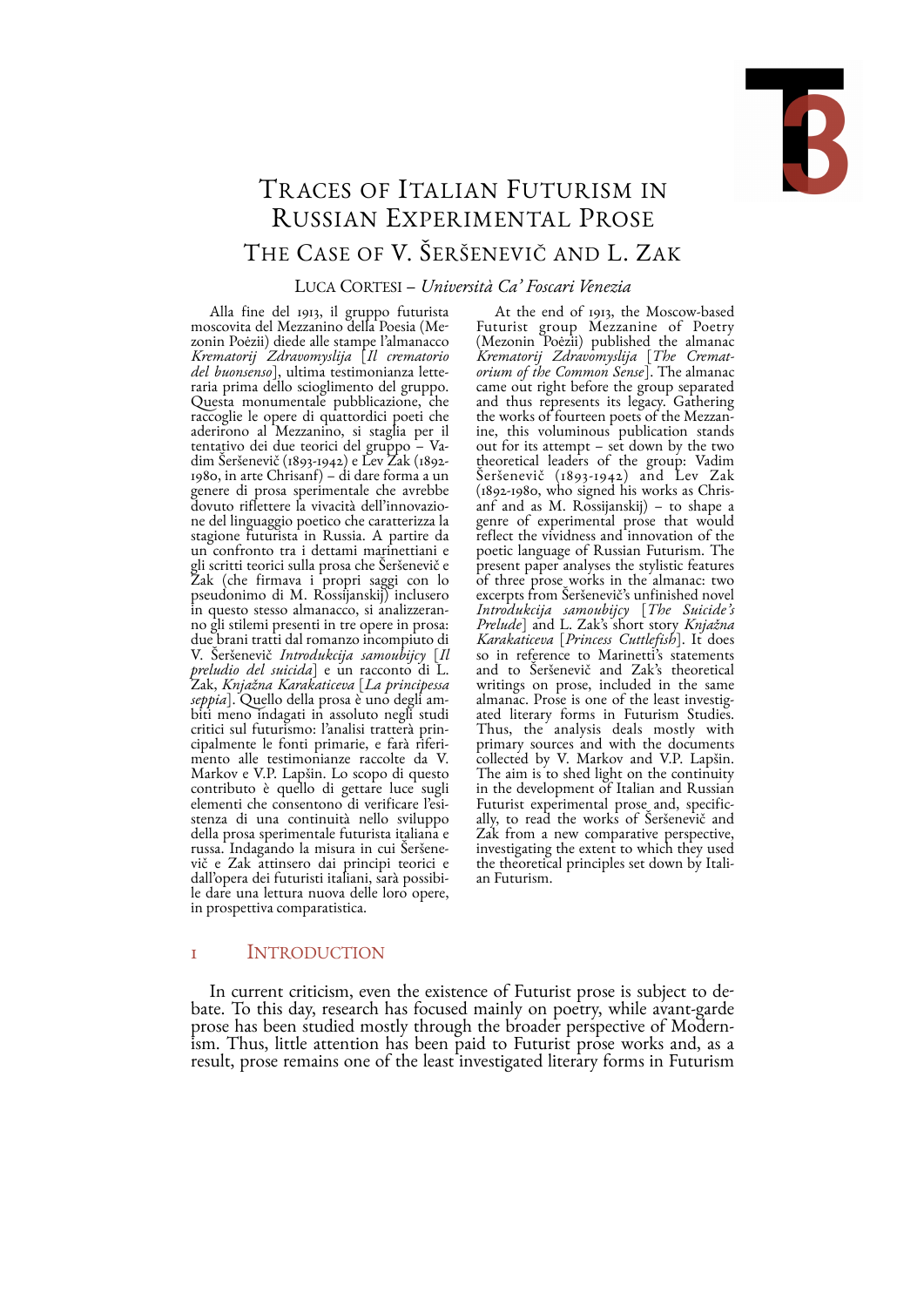<span id="page-1-7"></span><span id="page-1-6"></span>

studies. This discrepancy origin[at](#page-1-0)esin two main unsolved p[ro](#page-1-1)blems regarding literary genre and poetics: (*a*) to what extent a prose writing ca[n](#page-1-1) be defined as Futurist, and (*b*) what literary devices or stylistic featur fragmentas a genre, indicating the influence of the German Romantics. Jurij<br>Orlickij<sup>3</sup> grounded his definition of prose miniature on the intertwining of prose and poetry, highlighting the undeniable but undefined connections between Russian Symbolism and the later avant-garde literature. Many of these studies juxtaposed individual writers as paradigmatic of single national literary traditions. Yet, despite the well-known contacts between Italian and Russian Futurists, no attempt was made to investigate their common literary background in prose writing. The result is an almost absolute dearth of scholarship on the subject, and the little scholarship we have consists mostly

<span id="page-1-11"></span><span id="page-1-10"></span><span id="page-1-9"></span><span id="page-1-8"></span>of anthologies and is rather descriptive.<sup>4</sup><br>Another complex problem are the enigmatic and conflicting statements of some of the most important Futurists of the time. For example, Marinetti is reported to have said that there was no Futurist rhyme, and that Futurist prose was a detailed analysis of man's thinking[.](#page-1-4) In opposition, Majakovskij [5](#page-1-4) saidthat Futurist prose did not exist at all.<sup>[6](#page-1-5)</sup> In addition, precisely because scholars of Futurism have concentrated almost exclusively on poetry, there is a significant imbalance in the few critical studies on prose: almost all of them focus exclusively on the works of the major exponents of Russian futurist literature; that is, on those authors who made the most radical experiments and are therefore considered representative of the *Zeitgeist*. Accordingly, these studies consider the members and affiliates of the group Gileja (later known as the Cubo-Futurists) as the most representative expressions

<span id="page-1-0"></span><sup>&</sup>lt;sup>[1](#page-1-6)</sup> See ADRIAN WANNER, Russian Minimalism. From the Prose Poem to the Anti-story, Evanston, Northwestern University Press, 2003, pp. 104-127.

<span id="page-1-1"></span>See HENRYK BARAN, *Fragmentarnaja proza*, in *Poėtika russkoj literatury konca XIX – načala XX* [2](#page-1-7) *veka. Dinamika žanra. Obščie problemy. Proza*, Moskva, IMLI RAN, 2009, pp. 463-521.

<span id="page-1-2"></span>See JURIJ B. ORLICKIJ, *Dinamika sticha i prozy v russkoj slovesnosti*, Moskva, RGGU, 2008. [3](#page-1-8)

<span id="page-1-3"></span>See MARIO VERDONE, *Prosa e critica futurista*, Milano, Feltrinelli, 1973; LUIGI WEBER, *Romanzi del* [4](#page-1-9) *movimento, romanzi in movimento. La narrativa del futurismo e dintorni*, Bologna, Transeuropa, 2010.

<span id="page-1-4"></span>See VLADIMIR P. LAPŠIN, *Marinetti e la Russia. Dalla storia delle relazioni letterarie e artistiche negli* [5](#page-1-10) *anni Dieci del XX secolo*, Milano, Mart - Skira, 2008, p. 129, n. 85.

<span id="page-1-5"></span> $\delta\ll[...]$  подлинно футуристической прозы нет»  $[\ll[...]$  there is no such thing as futurist prose»], VLADIMIR V. MAJAKOVSKIJ, "Majakovskij o futurizme", in VIKTOR V. VINOGRADOV (red.), *Novoe o Majakovskom*, Literaturnoe Nasledstvo t. 65, Moskva, Izdatel'stvo Akademii Nauk SSSR, 1958, p. 176.<br>If not otherwise stated, I am the author of the present and the following translations from Russian (in square brackets).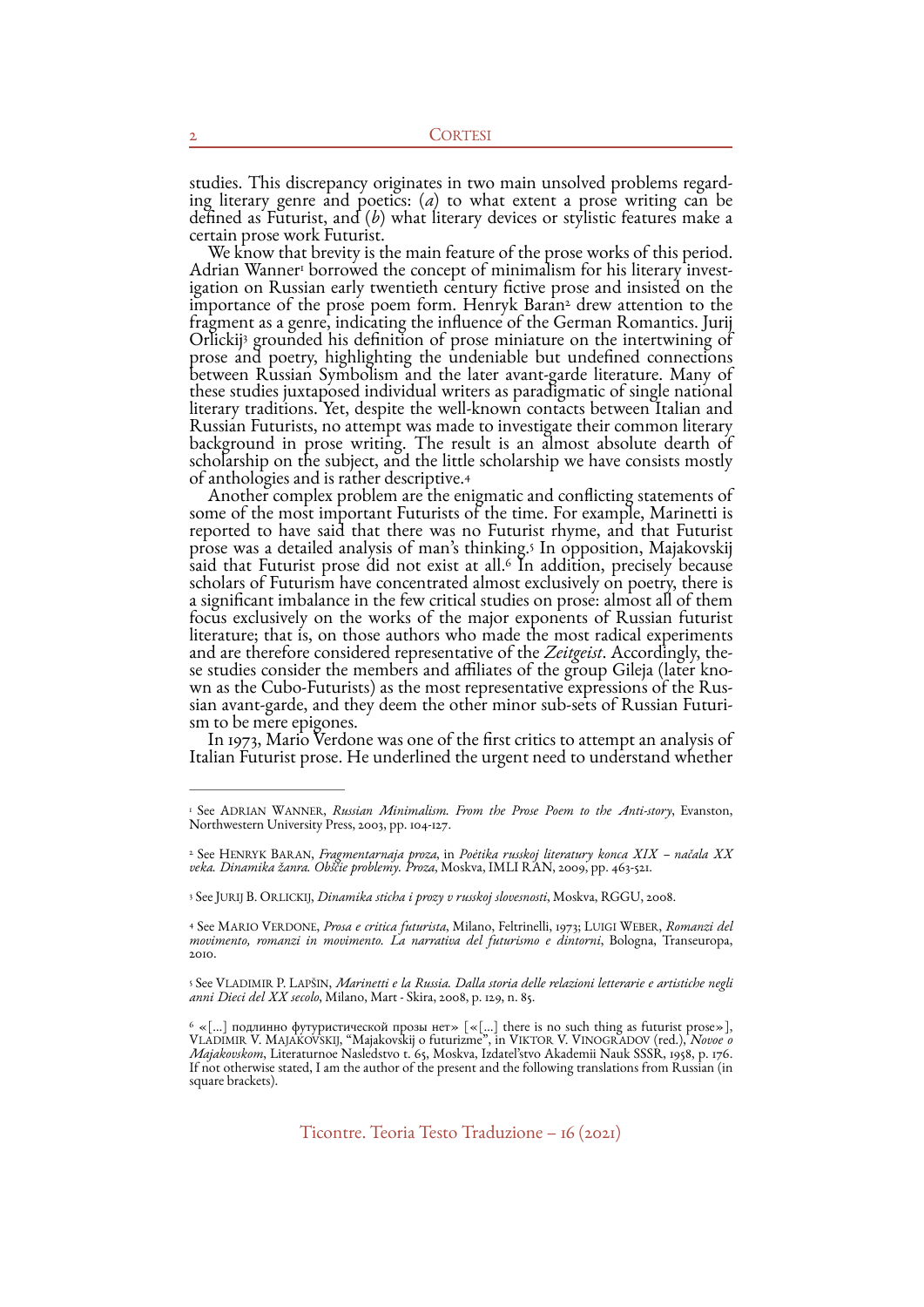<span id="page-2-4"></span>it is legitimate to speak of Futurist "prose" in the first place.<sup>[7](#page-2-0)</sup> He asked whether futurist prose indeed exists given that the most representative form of Italian Futurism was born with Marinetti's words in freedom, the destruc- tion of syntax, and the abolition of the obsolete elements of narrative. What gradually becomes evident in the writings of the Italian Futurists ever since the early 1910s is the annulment of the distinction between verse and prose in favour of a single expressive form that stresses the relevance of the graphic sign and of a particular research on rhythm (both verbal and visual). Of course, the radical formal experimentalism that characterises Futurist poetry can hardly be found in prose, also because Marinetti insisted mainly on the importance of authorial originality in prose regardless of any rules and norms.<br>Finally, considering the stylistic evolution of Marinetti's style – starting

from his first published writings, greatly influenced by late eighteenth-century French literature –, Verdone pointed out that the transition from symbolism to futurism can be recognised in the very rhetorical texture of t guistic changes that the latter requires (especially within the principles of Futurist poetics).<sup>8</sup> In what follows, I show that these considerations can constitute an important starting point for a deeper analysis of both Russian Futurist prose.

# <span id="page-2-5"></span>2 THE MEZZANINE OF POETRY: THEORETICAL WRITINGS ON PROSE

The Mezzanine of Poetry was an independent Futurist group founded in Moscow in the summer of 1913. Although short-lived (it lasted only six months), the group was at the centre of contemporary literary quarrels and functioned as a springboard for several minor Futurist poets, helping them publish. However, most of its activities did revolve around its two betterknown founders: Vadim Gabrielevič Šeršenevič (1893-1942) and Lev Zak (1892-1980).<br>Vadim Šeršenevič was undoubtedly the most prominent figure of the

<span id="page-2-6"></span>Mezzanine. Vladimir Markov reported that «he made and broke more liter-<br>ary alliances than any other Russian Futurist»,<sup>[9](#page-2-2)</sup> and that this turned him into one of the most controversial figures at the time. Šeršenevič was one of the most active Futurist authors between 1913-16, and he played a pivotal role in the development of the Russian avant-garde. Well-educated and with a strong Western European cultural background, he is known as the first and<br>finest connoisseur of Marinetti's works amongst the Russian Futurists.<sup>10</sup> Importantly, his attraction to Marinetti was not superficial at all. Šeršenevič had deep first-hand knowledge of Marinetti's manifestoes and literary works, and

<span id="page-2-7"></span><span id="page-2-0"></span>See MARIO VERDONE, *Prosa e critica futurista*, Milano, Feltrinelli, 1973, pp. 5-6. [7](#page-2-4)

<span id="page-2-1"></span>See *ibid*., pp. 10-13. [8](#page-2-5)

<span id="page-2-2"></span><sup>&</sup>lt;sup>[9](#page-2-6)</sup> VLADIMIR MARKOV, *Russian Futurism. A History*, Berkeley and Los Angeles, University of California Press, 1968, p. 102.

<span id="page-2-3"></span><sup>&</sup>lt;sup>[10](#page-2-7)</sup> See CESARE G. DE MICHELIS, *Il futurismo italiano in Russia 1909-1929*, Bari, De Donato, 1973, p. 41.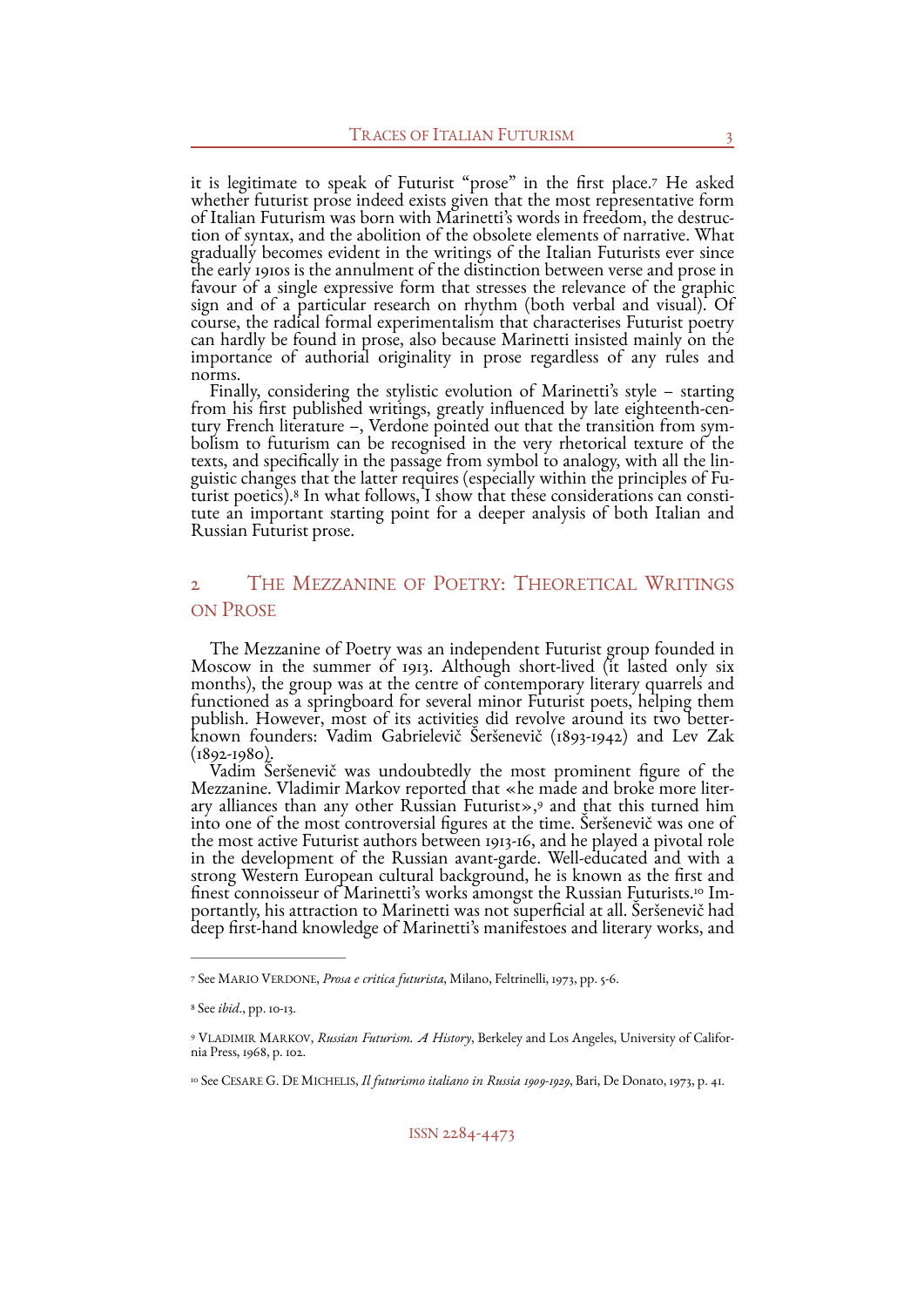he was one of the few Russian futurists – if not the only one – who never concealed an overall positive disposition towards Marinetti's *oeuvre*. In 1913, he published the well-known book *Futurizm bez maski* [*Futurism Without a*  discussing both the innovations coming from Italy and the Russian literary experiments. As Markov wrote: «to round out his image as a Futurist leader, Seršenevič also had to appear as a critic and a theoretician»."

<span id="page-3-7"></span><span id="page-3-6"></span><span id="page-3-5"></span>Between 1914 and 1916, Šeršenevič published several translations of Marinetti'sworks.<sup>12</sup> He is also reported to have been one of the few Russian futurists who greeted Marinetti upon his arrival in Moscow in January 1914. Even though this attitude attracted considerable criticism at the time[,](#page-3-2)<sup>[13](#page-3-2)</sup> critics have then recognised the relevance that his publications – which defined the stance of the members of the Mezzanine – had at the time in the debate between journalists and authors around Russian Futurism. As Markov summarised, Seršenevič's historical importance lies in his acknowledgment of «Marinetti's Futurism as the starting point» as well as in the subsequent attempt to create «a Russian version along the same lines».<sup>[14](#page-3-3)</sup> Related Michelis suggested, further evidence of the clear ties between Italian Futur-<br>ism and Šeršenevič can be found in the very name of the group: in fact, "the<br>Mezzanine of Poetry" could be a mythologisation of Marinetti's Mila apartments (from the Italian term "*mezzanino*")[.15](#page-3-4)

<span id="page-3-9"></span><span id="page-3-8"></span>Several Italian scholars have harshly criticised the Mezzanine of Poetry as the Russian movement most indebted to Italian Futurism. They have dis- missed Šeršenevič's attempt to establish a Futurist theory of poetic language

<span id="page-3-3"></span><sup>[14](#page-3-8)</sup> VLADIMIR MARKOV, Russian Futurism, cit., p. 105.

<span id="page-3-0"></span><sup>&</sup>lt;sup>[11](#page-3-5)</sup> VLADIMIR MARKOV, *Russian Futurism*, cit., p. 106.

<span id="page-3-1"></span><sup>&</sup>lt;sup>[12](#page-3-6)</sup> He translated the well-known *Manifesty ital'janskago futurizma. Sobranie manifestov* [*Manifestoes of Italian Futurism. A Collection*] in 1914 – which he presented to Marinetti as a gift upon his arrival in Russia –, the poem *The Battle of Tripoli* (*Bitva u Tripoli*, Moskva, 1915) in 1915, and the novel *Mafarka*<br>the Futurist (*Futurist – Mafarka*, Moskva, 1916) in 1916.

<span id="page-3-2"></span><sup>&</sup>lt;sup>[13](#page-3-7)</sup> As in Boris Pasternak's essay *Vassermanova Reakcija* [*The Wassermann Reaction*], published in the The Centrifuge almanac Rukonog [Brachiopod]. Pasternak releasely attacked Sersenevič, pointing<br>out not only his poetical "debt" to Marinetti but also the long-lasting influence that the Italian poet<br>exerted on the Russian MOCKOBCKHX KOPPHAOPOB» [«Such ignorance leads him to the Appennine boot: to the one who gave<br>Seršenevič the first push in becoming a futurist, to the one whose footsteps probably have not been<br>erased from the rugs of the c

<span id="page-3-4"></span><sup>5</sup> De Michelis pointed out that in an early 1913 essay on Italian Futurists M. Osorgin mentioned Mari-<br>netti's luxury apartments in via Senato as well as his "Red House" in Corso Venezia (the headquarters of Marinetti's literary journal "Poesia" [Poetry]). Both were located in Milan, and, in these apartments, Futurism was debated and developed (see CESARE G. DE MICHELIS, *Il futurismo italiano in Russia*  1909-1929, cit., p. 41 n. 85; and CESARE G. DE MICHELIS, *L'avanguardia trasversale. Il futurismo tra<br>I<i>talia e Russia*, Venezia, Marsilio, 2009, p. 22). Also, De Michelis indicated that the title of the third<br>and last alm influence of Italian Futurism on the Mezzanine: the title could be based on a sentence from Marinetti's preface to the first manifesto of Futurism. According to De Michelis, the term 'crematorium' is related to the concretisation of Marinetti's exhortation to «break out of wisdom, as if out of a horrible shell», FILIPPO T. MARINETTI, *The Founding and Manifesto of Futurism*, in LAWRENCE RAINEY *et al.* (eds.), *Futurism. An Antholog*, New Haven and London, Yale University Press 2009, p. 50; see also CESARE G. DE MICHELIS, *L'avanguardia trasversale*, cit., p. 22, n. 52.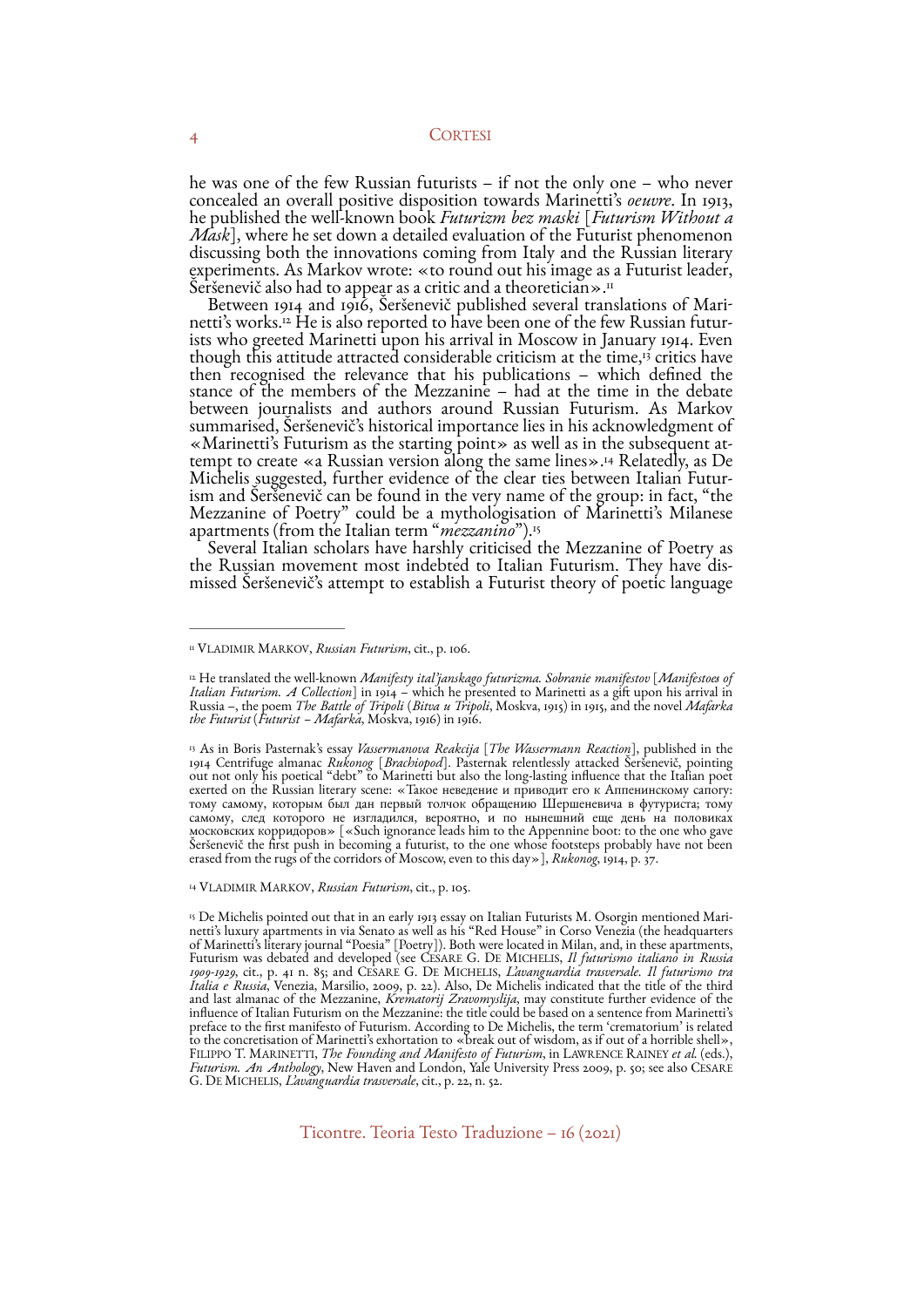<span id="page-4-5"></span>as a simple rehash of A.A. Potebnja's teachings.<sup>16</sup> However, Šeršenevič's statements on prose deserve much closer scrutiny than that. The third and<br>last almanac published by the Mezzanine of Poetry, The Crematorium of last almanac published by the Mezzanine of Poetry, *The Crematorium o<sup>f</sup> Common Sense*, includes two theoretical texts that stand out: *Otkrytoe pis'mo M. Rossijanskomu* [*Open Letter to M. Rossijanskij*] by Šeršenevič and *Iz*  otryvnogo kalendarja êlementarnostej [From the Tear-off Calendar of Prin-<br>cipialities] by Lev Zak.<br>In the Open Letter to M. Rossijanskij, Šeršenevič sets down his detailed

In the *Open Letter to M. Rossijanskij*, Seršenevič sets down his detailed and extremely lucid reasoning on prose. The text is an attempt to define the genre theoretically and to justify its choice. Seršenevič immediately tells us<br>that the reason behind the *Open Letter* is the urgent need to reply to a theor-<br>etical writing by L. Zak (i.e., Chrisanf, or M. Rossijanskij) *Philosophique* and published in the second almanac of the Mezzanine of Po- etry, *Pir vo vremja čumy* [*A Feast During the Plague*]. etry, *Pir vo<sup>t</sup> vremja čumy* [A Feast During the Plague].<br>As Markov argued, Zak's lengthy text is a «rare example in Russian liter-

<span id="page-4-6"></span>ature of a true literary essay, as written in the West»[.](#page-4-1)<sup>[17](#page-4-1)</sup> Interestingly, however, <sup>Š</sup>eršenevič decided to reply to Zak through the form of the open letter and, as a result, his text took on a hybrid form where the prominent structural and

<span id="page-4-9"></span><span id="page-4-8"></span><span id="page-4-7"></span>ing.<br>In the text, after recalling Zak's indication of the ["](#page-4-2)word-smell" <sup>[18](#page-4-2)</sup> element of poetry, Seršenevič proceeds to establish a list of four aspects of the poetic poetry, Seršenevič proceeds to establish a list of four aspects of the poetic word (undoubtedly reminiscent of A.A. Potebnja's tripartite word subdivi-<br>sion): "word-smell", "word-sound", "word-content", and "word-image.["19](#page-4-3) He focuses mostly on the relevance of the last two: "word-content" and "word-image".<sup>20</sup> The former is defined as the meaning that a word carries in itself. The latter represents the visual character that a word preserves in its depiction of an extralinguistic referent. The mutual relationship of these two aspects is central, for Šeršenevič: words are generated intuitively because of

<span id="page-4-0"></span><sup>&</sup>lt;sup>[16](#page-4-5)</sup> See MICHELE COLUCCI, *Futurismo russo e futurismo italiano: qualche nota e qualche considerazione*, in «Ricerche Slavistiche», XXII (1964), p. 160; CESARE G. DE MICHELIS, *Il futurismo italiano in Russia 1909-1929*, cit., p. 42, n. 88. It is worth mentioning that major scholars of Russian Futurism like<br>Vladimir Markov and Nikolaj Chardžiev dismissed the Mezzanine as a Moscow branch of Peterburgese Ego-Futurism. See NIKOLAJ İ. CHARDŽIEV, *Ot Majakovskogo do Kručenycha. Izbrannye raboty o rus-*<br>*skom futurizme*, Moskva, Gileja, 2006, p. 130; VLADIMIR MARKOV, *Russian Futurism*, cit., pp. 102-104.

<span id="page-4-1"></span>VLADIMIR MARKOV, *Russian Futurism*, cit., p. 114. [17](#page-4-6)

<span id="page-4-2"></span><sup>&</sup>lt;sup>[18](#page-4-7)</sup> Lev Zak's first use of the locution "word-smell" appears in the polemic writing *Perčatka Kubo-futuri-*<br>*stam* [*Throwing Down the Gauntlet to the Cubo-futurists*], published in the first almanac of the Mez-<br>zanine o ween the Mezzanine and Cubo-futurism», and he also gave «a definition of what was to become the central core of Mezzanine theory» (ANNA LAWTON [ed.], *Russian Futurism through Its Manifestoes*, 1912-1928, Ithaca and London

<span id="page-4-3"></span><sup>&</sup>lt;sup>[19](#page-4-8)</sup> See *Krematorij*, 1913, pp. 30-31.

<span id="page-4-4"></span><sup>&</sup>lt;sup>[20](#page-4-9)</sup> See Šeršenevič's references to «слово-содержание» and «слово-образ» in *ibid*., pp. 31-32.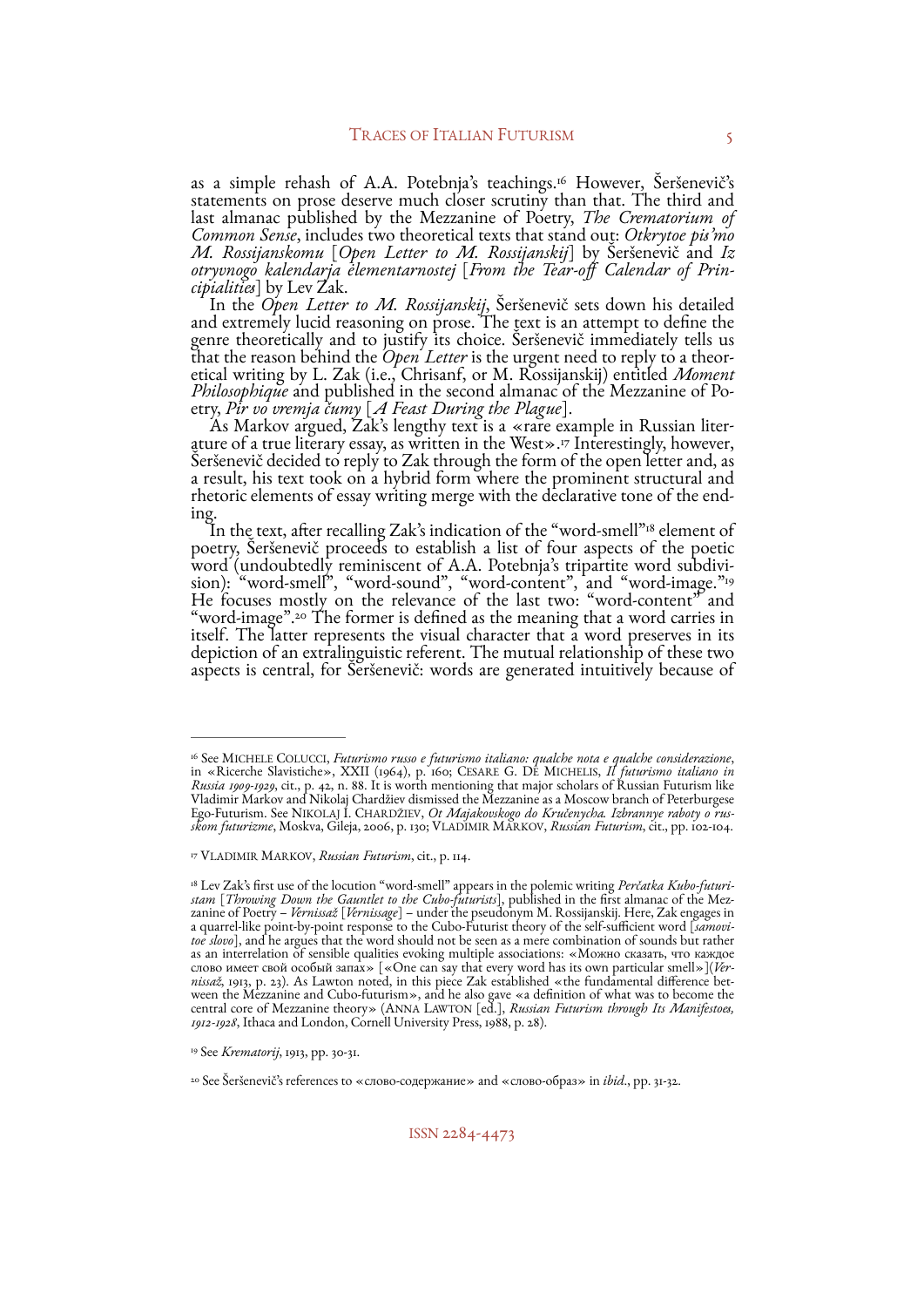<span id="page-5-3"></span>the image they "preserve" or evoke while their content is the result of mental processes.<sup>21</sup><br>Šeršenevič analyses some sample expressions and concludes that, when

they first appeared in language, they were not a combination of "word-contents" but a fusion of "word-images." This initial part of the *Open Letter* follows the speculations on the nature of language that the Russian Symb foundation of several concepts on which Šeršenevič grounds his innovative approach to prose. Consider the following excerpt as an example of the nov- elty contained within this text:

<span id="page-5-4"></span>«Поэзия освободилась от роля прислуги, и ей к лицу гордый лозунг: искусство для искусства. Но почему никто не обратит внимания на прозу? Прозы у нас нет. [...] Прозы для прозы мы не знаем»[.22](#page-5-1)

That a Russian Futurist almanac contained such theoretical reflections on the essence of literature and its most technical aspects was nothing new. The real novelty here resides in the attempt to shift the reader's attention to the ancillary role of prose at the time. This makes the *Open Letter* the only theoretical writing of Russian Futurism where the relevance of prose is discussed in detail.

<span id="page-5-5"></span>In it, Šeršenevič affirms that, unlike poetry, prose has not undergone any significant development. To delve deep into this problem, he considers two of the most radical efforts to renew Russian artistic prose known at the time:<br>A. Belyj's notorious experiments in rhythmic prose (the Symphonies) and B. Livšic's *People in a Landscape*.<sup>[23](#page-5-2)</sup> Šeršenevič provides an overall evaluation of these attempts: in his view, Belyj failed – despite being initially "on the right track" – because of his excessive interest in phonetic and semantic orchestra-

<span id="page-5-0"></span><sup>&</sup>lt;sup>[21](#page-5-3)</sup> See *ibid.*, p. 31.

<span id="page-5-1"></span> <sup>[«</sup>Poetry was liberated from its ancillary role, and this proud slogan suits it well: art for art's sake. But [22](#page-5-4) why does no one pay attention to prose? We do not have any prose. […] We do not know prose for prose's sake»], *Krematorij*, 1913, p. 33.

<span id="page-5-2"></span><sup>&</sup>lt;sup>[23](#page-5-5)</sup> Although not usually included amongst the most radical Russian Futurists, Benedikt Livšic practiced the destruction of grammar in the brief prose writing *Ljudi v pejzaže*, published in the almanac<br>*Poščečina obščestvennomu vkusu* [*Slap on the Face of Public Taste*, 1912]. As Wanner highlighted, most Poščečina obščestvennomu vkusu [Slap on the Face of Public Taste, 1912]. As Wanner highlighted, most<br>of the literary devices employed by Livšic involve a particular usage of the instrumental case, as well as<br>unusual choice syntax". See BENEDIKT LIVŠIC, *Polutoraglazyj strelec. Stichotvorenija, perevody, vospominanijā,* Lenin-<br>grad, Sovetskij Pisatel', 1989, pp. 338-340. As Lapšin remarked, Livšic was the only one of the fellow<br>poets of the G Poets of the Gileja group whose refined education qualified him as a "theorical leader". Moreover, Lapšin reports that D. Burljuk encouraged Livšic to become "their own Marinetti" on several occa- sions, but Livšic decline LIVŠIC, *Polutoraglazyj strelec*, cit., p. 389.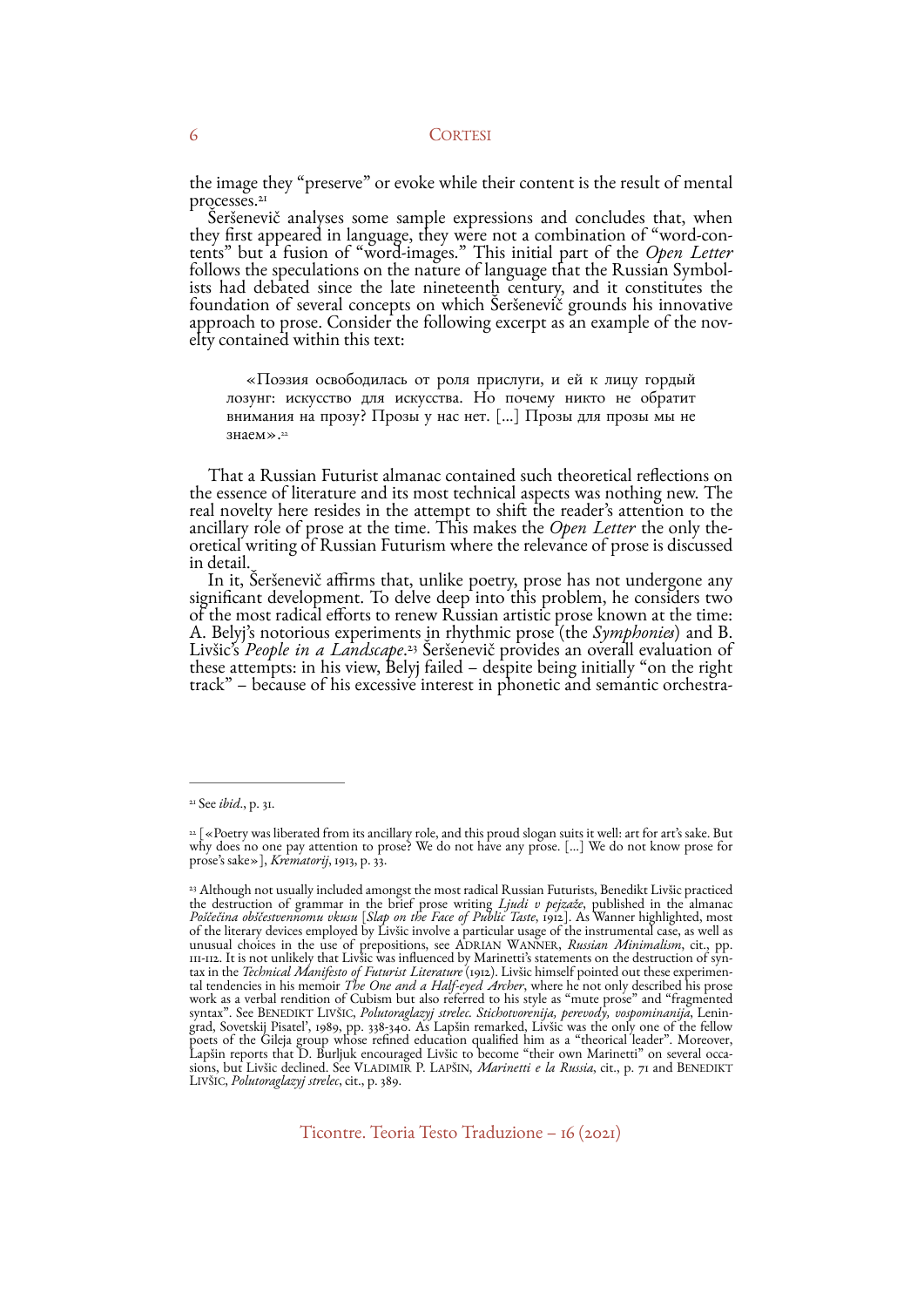<span id="page-6-7"></span><span id="page-6-6"></span>tion<sup>[24](#page-6-0)</sup>, while Livšic's purpose of destroying grammar was just pointless and absurd[.25](#page-6-1)

Consequently, Šeršenevič investigates another possibility, and this constitutes a turning point in the attempt to develop a new form of prose. He casts light on the fact that the predominance of the semantic component of the word is considered mandatory in prose, and he questions the essence of this assumption and deems it mere habit. He thus adopts the opposite stance: the semantic aspect of the word is not a literary device because it does not allow us to distinguish between artistic prose and other genres. Thus, he advocates for a necessary re-evaluation of the stylistic features that characterise artistic prose, and he answers his conclusive rhetorical question – «как пользуется

<span id="page-6-8"></span>dominanceof the inner aspects of the word and therefore making the se-<br>mantic aspect the least important one.<br>This shift in paradigm overlaps with an alteration in Šeršenevič's register.<br>In the final part of the *Open Let* the strongest means of deontic modality as he highlights the necessity of a stylistic renewal in prose writing: «Писатель должен пользоваться "словом-образом" при художественной прозе. Он должен отрешиться от "слова-содержания"».<sup>27</sup> He then provides an explanation in order to mitigate his statem

<span id="page-6-11"></span><span id="page-6-10"></span><span id="page-6-9"></span>«Если мы примем этот метод, то увидим, что проза будет сочетанием слов-образов, подобно тому, как поэзия есть сочетание "слов-запахов"».[28](#page-6-4)

Note here the use of ["](#page-6-5)we"<sup>29</sup> and the hypothetical construction. The Russian poet softens the tone of his declarative statements to persuade the reader of the benefit of endorsing his new methodological proposal for artistic<br>prose. He also stresses once again the essential need for the *obraz* [image],

<span id="page-6-0"></span><sup>&</sup>lt;sup>[24](#page-6-6)</sup> «Он стоял почти на правильном пути, но увлечение звуковой и смысловой инструментовкой<br>отклонило его от главного», in *Krematorij*, 1913, p. 33. On the same page we find a footnote reference to Belyj's novel *Peterbur*g where the editors state that Seršenevič may have overlooked Belyj's mastery in<br>experimental prose because he had not read the recently published chapters.

<span id="page-6-1"></span><sup>&</sup>lt;sup>[25](#page-6-7)</sup> See *Krematorij*, 1913, p. 33.

<span id="page-6-2"></span><sup>&</sup>lt;sup>[26](#page-6-8)</sup> [«How does a writer make use of the word in artistic prose?»], *ibid*.

<span id="page-6-3"></span><sup>&</sup>lt;sup>[27](#page-6-9)</sup> [«The writer must use the "word-image" in artistic prose. He has to get rid of the "word content"»], *ibid*., p. 34.

<span id="page-6-4"></span><sup>&</sup>lt;sup>[28](#page-6-10)</sup> [«If we adopt such a method, then we will see that prose is a combination of word-images, just as poetry is a combination of "word-smells"»], *Krematorij*, 1913, p. 34.

<span id="page-6-5"></span><sup>&</sup>lt;sup>[29](#page-6-11)</sup> The use of the first-person pronoun with which the author expresses the main statements of the theoretical writing – be it a declarative text or an essay – is pivotal in the manifesto, according to the studies on the form. In this sense, J. Lyon's definition of *multivocality* is particularly interesting as it studies on the form. In this sense, J. Lyon's definition of *multivocality* is particularly interesting as it<br>points out at the metonymic function by which the authorial-I can represent a group of people. See JANET LYON, *Manifestoes. Provocations of the Modern*, Ithaca and London, Cornell University Press, 1999, pp. 20-26.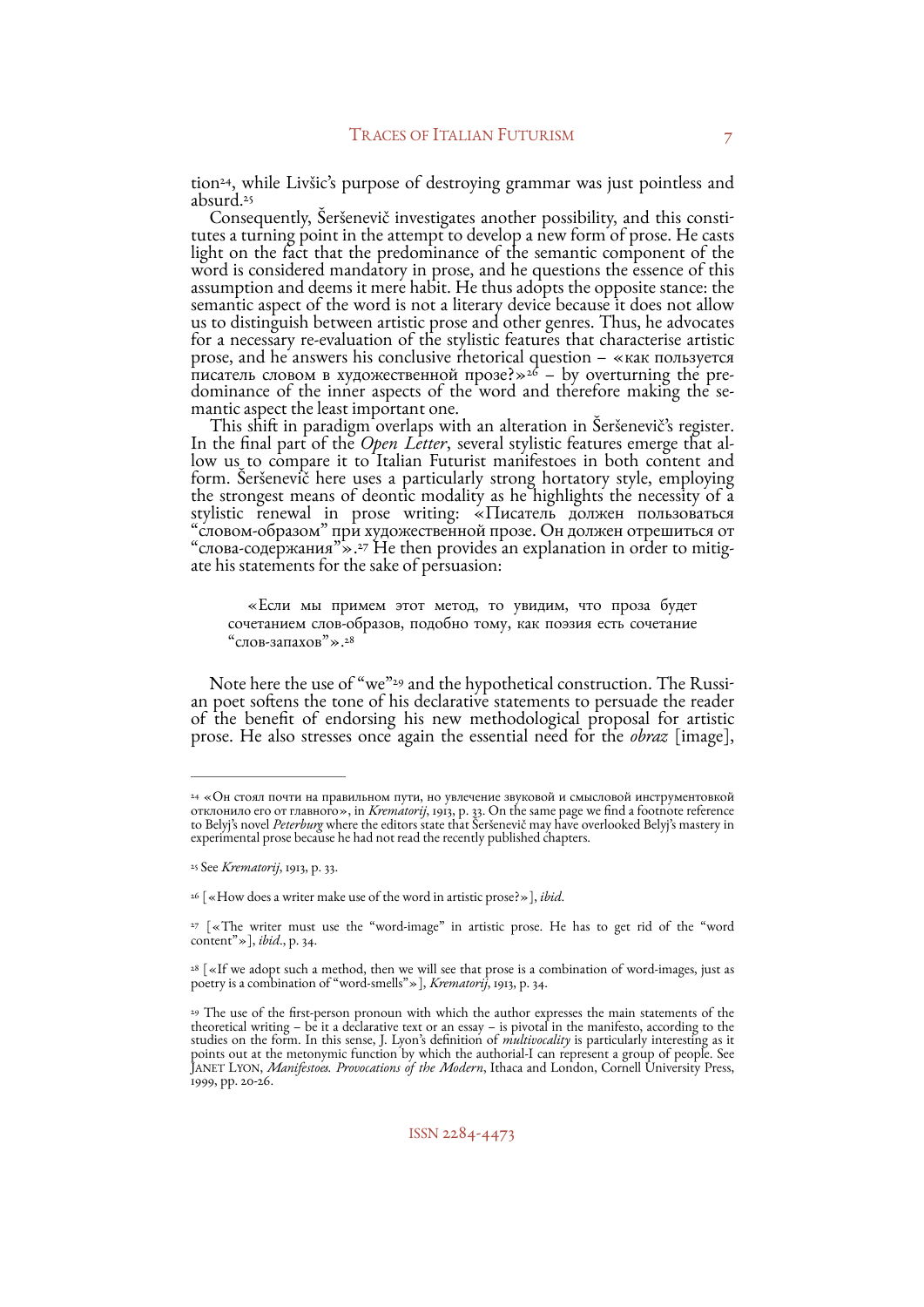<span id="page-7-4"></span>which he conceives as the purest and most virginal aspect of the word[.](#page-7-0)<sup>[30](#page-7-0)</sup> In retrospect, these final remarks are antecedents to what would become the *slovo-obraz*: the central concept of Imaginism.<sup>[31](#page-7-1)</sup><br>Most specifically, the stylistic structure of these sentences recalls

<span id="page-7-5"></span>Marinetti's tirades in the programmatic statements of the 1912 *Technical Manifesto of Futurist Literature*. As noted above, although the *Open Letter* is not formally a declarative text, it borrows some of the core features of the manifesto, including modal auxiliaries, rhetorical questions, assertive statements, etc. In terminological terms, Seršenevič's concept of "word-image" can be considered not only in light of A.A. Potebnja's definition of th arguments about poetic image in the *Technical Manifesto* can help us further investigate this influence on the Russian poet. In the seventh section of the manifesto, Marinetti insists that writers must

use the «most extensive analogies»:

<span id="page-7-6"></span>«Analogy is nothing other than the deep love that binds together things that are remote, seemingly diverse or inimical. The life of matter can be embraced only by an orchestral style, at once polychromatic, polyphonic, and polymorphous, by means of the most extensive analogies. […] Images are not flowers to be chosen and gathered with parsimony […]. They constitute the very lifeblood of poetry. Poetry should be an uninterrupted flow of new images […]. The vaster their affinities, the more images will retain their power to astound. One must —people say—spare the reader an excess of the marvelous. Bah!»[.32](#page-7-2)

This passage manifests the first relevant point of contact between Italian<br>Futurist aesthetics and Šeršenevič's proposals on prose. The Russian poet's<br>theoretical principles prove indeed to be a summary of Marinetti's idea analogy. In particular, Marinetti's views on the function of analogy and on the centrality of image in the amazement of the reader are direct antecedents to Seršenevič's *slovo-obraz*. In addition, in the eighth and ninth sections of the<br>manifesto, Marinetti provides many further elements that anticipate both manifesto, Marinetti provides many further elements that anticipate both<br>Šeršenevič's theoretical proposals and his experimental attempts at prose.<br>Marinetti insists on the need to give the poetic image a definitive primar thefull realisation of the "chain of analogies" technique.<sup>33</sup> In the *Open Letter*, Marinetti's influence is veiled, but as will become evident below, Ser-

<span id="page-7-7"></span><span id="page-7-0"></span><sup>&</sup>lt;sup>[30](#page-7-4)</sup> «Нам в слове нужен его девственное состояние: его образ» [«We need the word in its most virginal state: its image»], in *Krematorij*, 1913, p. 34.

<span id="page-7-1"></span><sup>&</sup>lt;sup>[31](#page-7-5)</sup> Imaginism is the name of another Moscow-based avant-garde poetic movement, founded by Šer-<br>šenevič after the 1917 revolution.

<span id="page-7-2"></span>See FILIPPO T. MARINETTI, *Technical Manifesto of Futurist Literature*, in LAWRENCE RAINEY *et al.* [32](#page-7-6) (eds.), *Futurism. An Antholog*, New Haven and London, Yale University Press, 2009, p. 120.

<span id="page-7-3"></span> $33 \times$  $33 \times$ In some cases it will be imperative to join images two by two, like those chained iron balls which can level a stand of trees in their flight», FILIPPO T. MARINETTI, *Technical Manifesto of Futurist Lit- erature*, cit., p. 121.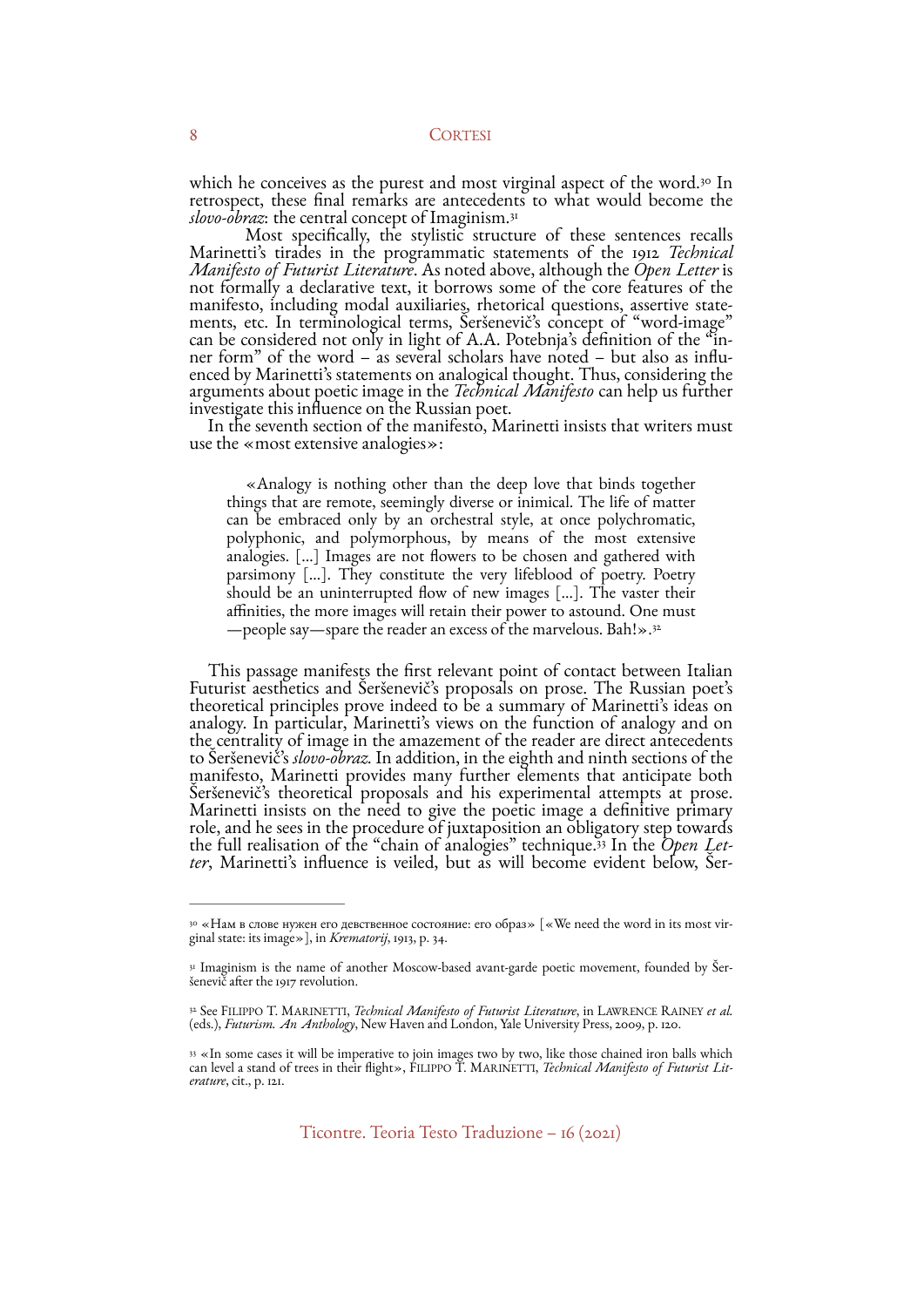<span id="page-8-5"></span><span id="page-8-4"></span>šenevič draws directly from Marinetti's principles when he writes his experimental prose.<br>Marinetti recognizes the inevitability of referring to traditional narrative<br>structures but, for him, this does not preclude the pos innovativedevice of the "net of images".<sup>[34](#page-8-0)</sup> Consider the form of the prose thatMarinetti quotes in support of his statements.<sup>[35](#page-8-1)</sup> He provides examples from his novel *Mafarka the Futurist* that seem to have directly inspired Ser-<br>šenevič and Zak in their prose compositions. In the next section, we will see<br>the traits in syntax, rhythm, and in the central role given to th

these writings share.<br>For now, I should highlight that a specific structural element of the almanac must be addressed: the placement of the theoretical texts in relation to the literary writings. Surprisingly enough, the *Open Letter* follows the three prose experiments as if it were a sort of theoretical afterword. Attention to this structural choice should not be neglected: the most common practice in Russian Futurist almanacs was to place the theoretical writings (most often declarative texts like a manifesto or a *vozzvanie*) at the beginning.<sup>36</sup> Here, instead, even the other fundamental theoretical writing – Zak's *From the Tear-off Calendar of Principialities* – follows the *Open Letter*.<br>

<span id="page-8-7"></span><span id="page-8-6"></span>several reflections on poetics. He presents his own perspective, trying [to](#page-8-3) define «the differences among the main literary movements of the day».<sup>37</sup> One of the most interesting traits of this text is its discussion of the peculiar-<br>ities of Realism, Symbolism and Futurism. Zak's attempt to summarise each movement's poetic features may appear to be too simplistic or trivial, but this

<span id="page-8-3"></span>VLADIMIR MARKOV, *Russian Futurism*, cit., p. 116. [37](#page-8-7)

<span id="page-8-0"></span> <sup>«</sup>Except for the traditional festoons of its form, the following passage from my Mafarka the Futurist [34](#page-8-4) is an example of such a dense net of images» (FILIPPO T. MARINETTI, *Technical Manifesto of Futurist Literature*, cit., p. 121).

<span id="page-8-1"></span>See Marinetti's examples taken from *Mafarka the Futurist* and *The Battle of Tripoli*, in ivi, p. 120-122. [35](#page-8-5)

<span id="page-8-2"></span><sup>&</sup>lt;sup>[36](#page-8-6)</sup> This is, e.g., what Cubo-Futurist authors did, often referring to excerpts of their own poetry to ex-<br>plain or clarify the theoretical statements presented in their introductory manifestoes. As Martin Puchner explained: «So strong was the dependence of the manifesto on poetry that many Russian manifestos quote from the poems composed in the spirit of the theories laid out» (MARTIN PUCHNER, *Poetry of the Revolution: Marx, Manifestos, and the Avant-garde*, Princeton, Princeton University Press, 2006, pp. 102-103). Puchner's analysis deals mainly with Cubo-Futurist authors – Chlebnikov and Kručenych in particular – because they devoted extended efforts to the development of literary principles that would lead them to be recognised as the main representatives of Russian Futurism. I would argue that we can interpret the opposite editorial organisation of the Mezzanine of Poetry's almanac as a hidden hint to their ongoing polemics against the Cubo-futurists.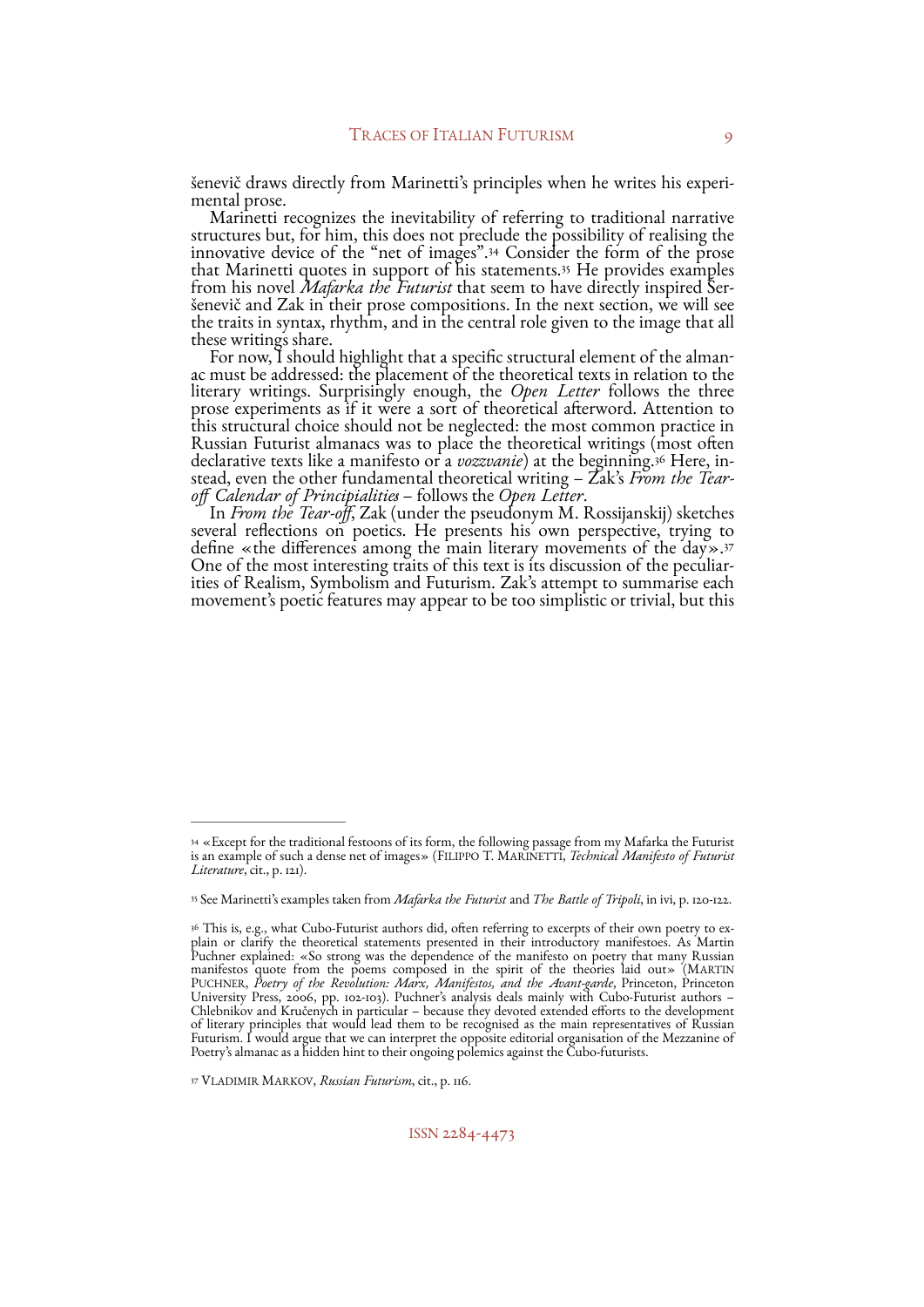<span id="page-9-5"></span>is because of his use of soliloquy in a Western-inspired writing style that was rather uncommon in the Russian theoretical writings of that period.<sup>38</sup>

<span id="page-9-8"></span><span id="page-9-7"></span><span id="page-9-6"></span>Each of Zak's «sketches on poetic themes»<sup>[39](#page-9-1)</sup> is introduced by the name of a day: Monday, Sunday, and Friday. Each sketch can be read independently: they are not strictly inter-dependent in content nor form. Yet, the inverted ordering of the days may suggest that the sketches should be read backwards, $40$  and in this sense they could form a single coherent essay that begins with "Friday", $41$  where Zak provides the summaries of literary movebeginswith "Friday",41 where Zak provides the summaries of literary move-<br>ments and interprets Futurist aesthetics. This could help explain why Zak frequently mentions the "Hottentots." Given the etymology of this racial term, its use could be a mocking reference to the Cubo-Futurists and their *zaum'* experiments, which were the constant object of Zak's fiercest criticism since the publication of *Vernissage*, the first almanac of the Mezzanine of Po- etry. "Monday" and "Sunday" are the two sketches in which this reference occurs the most, and in them Zak openly polemicises against the Cubo-Fu-<br>turists by alternating serious debate on strictly poetical questions with mock-<br>ery and rhetorical exclamations. As Andrej Krusanov noted, most of Za remarks here focus on verse and are intended as continuations of what he said in *Moment Philosophique*.<sup>[42](#page-9-4)</sup> However, a specific passage of these three soliloquies-allegories on form and content deserves further attention. This is where Zak outlines his understanding of Futurist aesthetics as a member of the Mezzanine of Poetry:

<span id="page-9-9"></span>«Футурист: Рой, рой глубже! Ищи в земле золото, камни, несчастную любовь, кости мамонта – ищи, что хочешь, но ищи усердно и не делай ни лишних движений, ни ненужных жестов, будь целесообразен и экономен в своих поисках – мне совершенно все

<span id="page-9-0"></span><sup>&</sup>lt;sup>[38](#page-9-5)</sup> Theoretically, this stylistic choice sheds light on the influence that the reader-oriented register of declarative texts had on the other genres of non-artistic prose writing. Not only that: as Markov ardeclarative texts had on the other genres of non-artistic prose writing. Not only that: as Markov ar- gued, this choice allowed Zak to express the «most concise statement of the Mezzanine aesthetics» (VLADIMIR MARKOV, *Russian Futurism*, cit., p. 116). But I would argue that it also revealed the exist-<br>ence of several subtler points of contact between Italian Futurism and the Mezzanine of Poetry. These ties can be seen in Zak's preference for a more performative-like written speech act where the persist-<br>ence of "theatricality" can be recognised. "Theatricality" was a core feature of Italian Futurist writings: regardless of public performances and *soirées*, "theatricality" emerges in the texts themselves, especially<br>in the manifestoes, as Claude Abastado and Martin Puchner observed: see CLAUDE ABASTADO, Intro-<br>duction à l'analy

<span id="page-9-1"></span>This definition belongs to V. Markov. See VLADIMIR MARKOV, *Russian Futurism*, cit., p. 116. [39](#page-9-6)

<span id="page-9-2"></span><sup>&</sup>lt;sup>[40](#page-9-7)</sup> The backwards ordering of the days, based on the occurrence of the most significative events of Orthodox Easter (Holy Friday, Easter Sunday, Bright Monday) could be hypothetically tied to Zak's quotation of Vasilij Ro

<span id="page-9-3"></span>In the original version: *Pjatnica. Tri allegorii o forme i soderžanii*, see *Krematorij*, 1913, p. 37. [41](#page-9-8)

<span id="page-9-4"></span>See ANDREJ KRUSANOV, *Russkij avangard 1907-1932. Istoričeskij obzor v trech tomach*, tom I, kniga 2, [42](#page-9-9) Moskva, Novoe Literaturnoe Obozrenie, 2010, p. 89.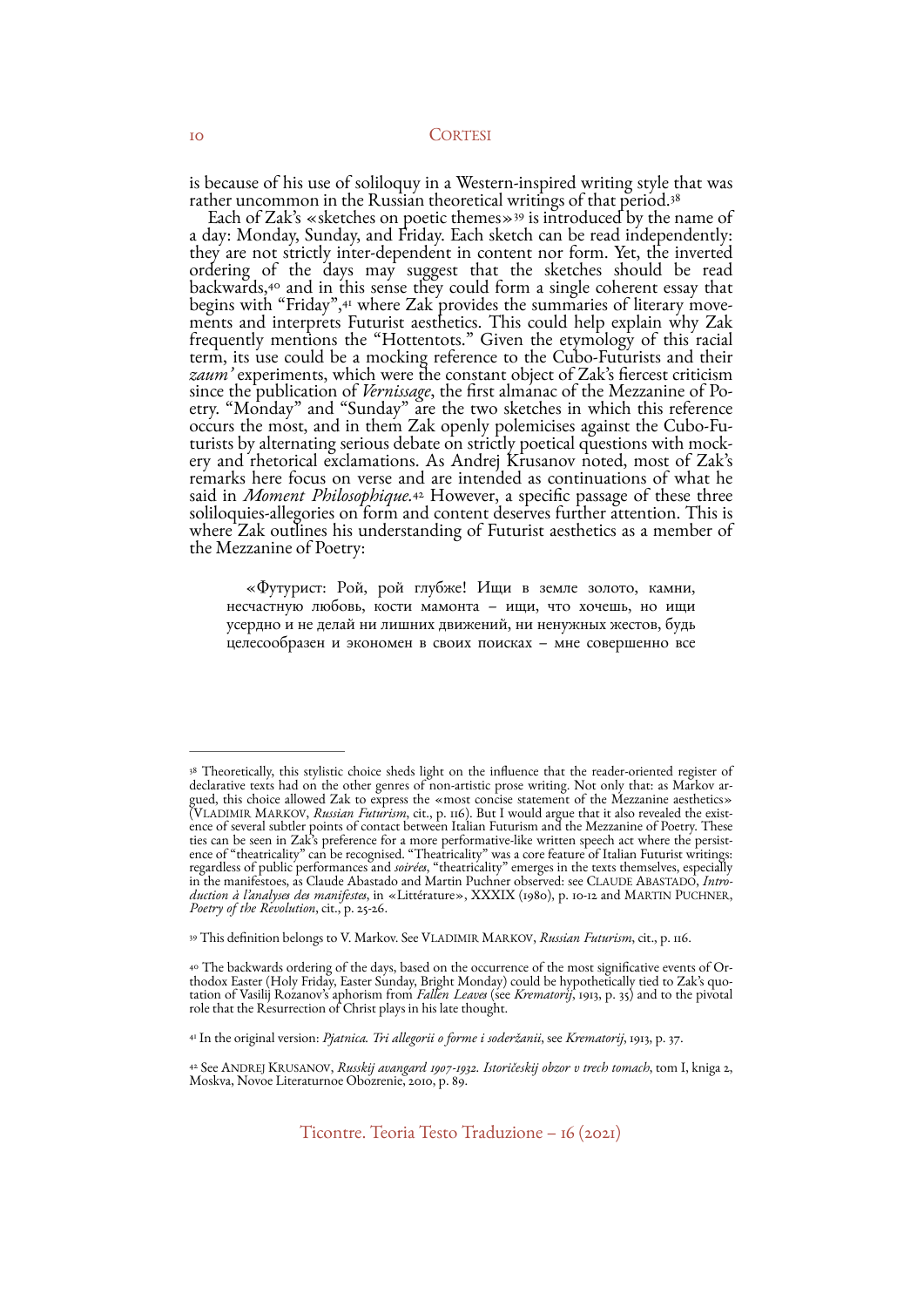<span id="page-10-6"></span>равно, что ты найдешь там: я смотрю на твои движения – в них и твоя душа, и вся соль вселенной![»43](#page-10-0)

This rather concise statement shows adherence to the principles that Šer<sup>š</sup>enevič established in the *Open Letter*. With that specific rhetorical construc- tion, Zak insists on a rather common imagery of human gestures to create an allegory for poetic research. Like physical efforts, experiments in poetic form must be thoughtful and expedient and avoid energy waste. As with the movements of the human body, the main significance of a literary work lies in its form.

<span id="page-10-7"></span>Zak's thought should be understood in its broadest sense because this statement on the primacy of form over content concerns prose too. The intement on the primacy of form over content concerns prose too. The in- fluence of Italian Futurism here is least evident, but Zak certainly knew the Italian manifestoes either first-hand or through Šeršenevič's theories. He was also known as a well-educated man especially well-versed in French poetry, as Chardžiev reported[.](#page-10-1) <sup>[44](#page-10-1)</sup> Therefore, he may very well have been familiar with Italian Futurism from the very beginning, given his intellectual stature. Final-<br>ly, he was also a painter, and therefore one could interpret the above imagery of movement and its relation to effort («лишних движений […] ненужных жестов») as another veiled reference to the dynamism of Italian Futurism[.45](#page-10-2)

# <span id="page-10-8"></span>3 ŠERŠENEVIČ AND ZAK'S PROSE WORKS

<span id="page-10-10"></span><span id="page-10-9"></span>Atthe end of the *Open Letter*, Seršenevič includes sam[ple](#page-10-3) experiments of how the new form of «pure artistic prose» should look.<sup>46</sup> These "experiments in prose" – as the sections of the almanac in which these works appea are titled – are presented with a footnote in which the editors (Šeršenevič and Zak amongst others) refer to the *Open Letter* for further discussion on the method of their composition.<sup>[47](#page-10-4)</sup> In a particularly noteworthy passage of the Open Letter, Seršenevič gives a brief commentary on the three prose works: he describes Zak's short story as "more epic" and his own two pieces as characterised by a "lyricism" that derives from their being excerpts from "a big novel"[.48](#page-10-5)

<span id="page-10-3"></span>See *Krematorij*, 1913, p. 33. [46](#page-10-9)

<span id="page-10-11"></span><span id="page-10-0"></span><sup>&</sup>lt;sup>[43](#page-10-6)</sup> [«The futurist: Dig! Dig deeper, look for stones, gold, unrequited love, or the bones of a mammoth, whatever you like; but do it carefully and do not make any superfluous movement, any unnecessary gesture. Be rational and thrifty: it does not matter what you find; I am looking at your movements:<br>there lies your soul, and all the salt of the universe»], *Krematorij*, 1913, p. 37.

<span id="page-10-1"></span>See NIKOLAJ I. CHARDŽIEV, *Ot Majakovskogo do Kručenycha*, cit., p. 166. [44](#page-10-7)

<span id="page-10-2"></span>These are pure assumptions, as there is no evidence of direct contacts between Zak and Marinetti nor [45](#page-10-8) explicit references to Italian Futurism in Zak's works.

<span id="page-10-4"></span> <sup>«</sup>Их происхождение и метод их творчества – в ниже напечатанном открытом письме.» [47](#page-10-10) [«Their origin and composition method are to be found in the following open letter»], *Krematorij*, 1913, p. 24.

<span id="page-10-5"></span> <sup>«[…]</sup> один разсказ [принадлежат] – нашему милому Хрисанфу. Он более эпичен. Лиричность [48](#page-10-11) моих отрывков объясняется тем, что они *выорки* из большого романа», [«[…] one short story [belongs to] our dear Chrisanf. His story is more epic. The lyricism of my excerpts is explained by the fact that they are *fragments* taken from a big novel»], *Krematorij*, 1913, p. 33.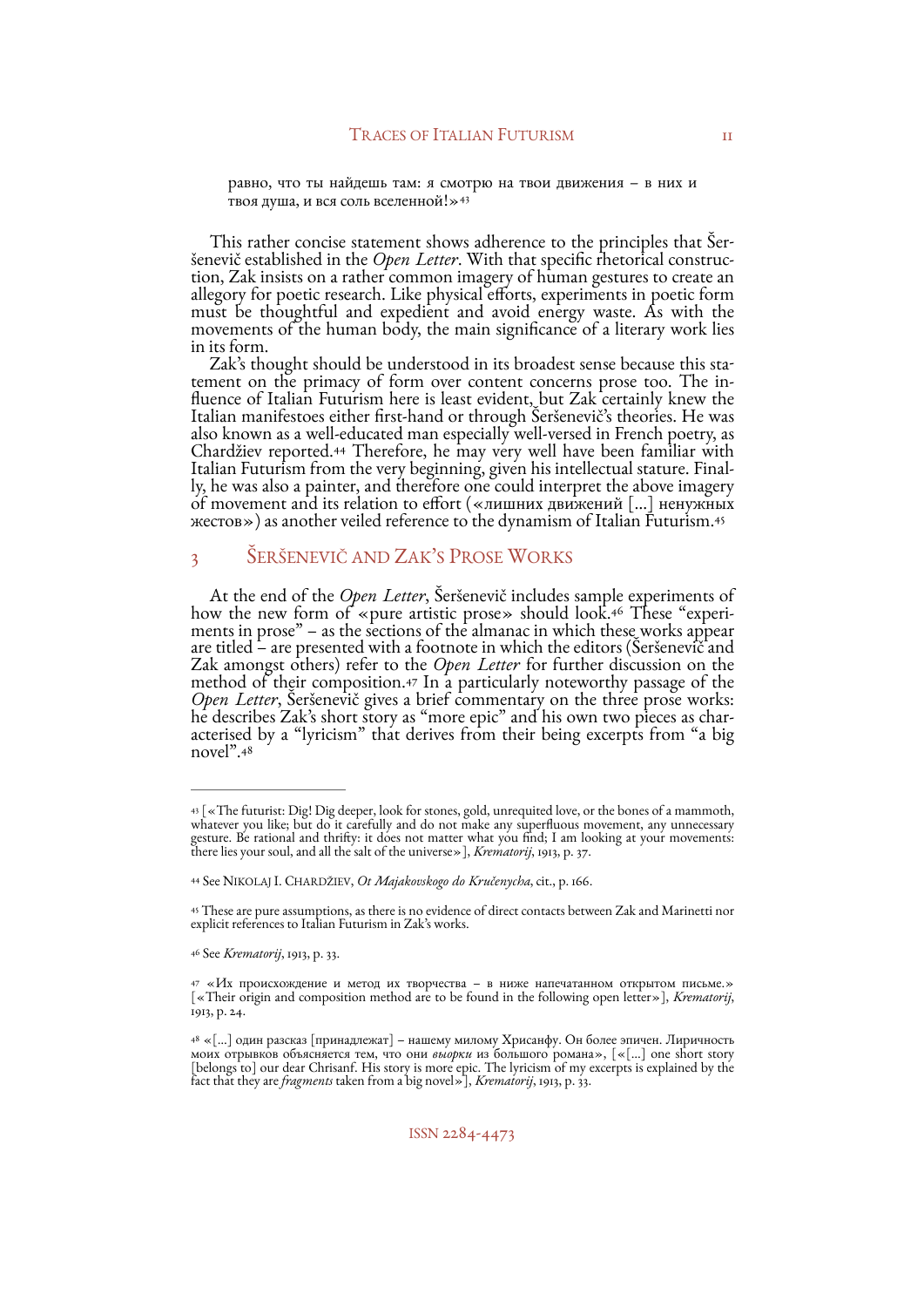<span id="page-11-4"></span>However, overall, these three prose texts are examples of "alogical" writing: their main feature is the mixing of narrative layers, and the relevance of the plot is minimal. Markov identified the depiction of «life in a future of skyscrapers and technology» as the core feature of Šeršenevič's two excerpts, defining his writing style «simple and lucid».<sup>49</sup> Šeršenevič's prose experiments are clear attempts to put into effect his idea of a new form o intuition over semantics, which characterises both excerpts, stands out from the very beginning: «Аэро было небольшое. Поэт говорил по привычке<br>банальныя новости и вытаскивал из своего мозга зеленых червячков».<sup>50</sup>

<span id="page-11-7"></span><span id="page-11-6"></span><span id="page-11-5"></span>Šeršenevič uses a series of images, selected on the basis of their intensity and capacity to estrange the reader. The final distancing effect is achieved through a layered rhetorical construction whose result is complex and refined. First, consider the main figure of speech that Šeršenevič employs: the metaphor. The most common metaphors are visual and non-linguistic, and Sersenevic often uses oxymoronic combinations and quasi-syne-<br>sthetic juxtapositions, e.g.: «Свеже зернистая покойность была очень вкусная; облака, оказывается, отличныя салфетки […] Хлеб из черных градовых туч, если его намазать солнечным маслом, гораздо вкуснее. Мы весело болтали [...] за чашкой черной ночи».<sup>[51](#page-11-2)</sup> Seršenevič plays with the contrast created by attributing sensorial qualities (mostly tactile and gustative) to traditionally intangible and ineffable referents. In this sense, Markov<br>highlights that the imagery used in this first prose excerpt «mixes meteorolo-gy and gastronomy»[.](#page-11-3)<sup>52</sup> But we should also recognise the influence of Italian Futurism on the conceptual overturning that motivates this mix: this becomes apparent because Seršenevič confers both material and trivial characterisations to atmospheric phenomena. Aside of the imagery, the Italian influence becomes particularly evident if we compare Seršenevič's technique of

<span id="page-11-0"></span><sup>&</sup>lt;sup>[49](#page-11-4)</sup> VLADIMIR MARKOV, *Russian Futurism*, cit., p. 115. Moreover, Markov suggests a possible comparison between Šeršenevič and «similar attempts by Khlebnikov». Here, the scholar is most likely referring to the last narra Chlebnikov depicts the feasible architecture of the future. However, there are no similarities in the writings of Šeršenevič and Chlebnikov, neither in content nor in style. In opposition to Šeršenevič,<br>Chlebnikov's urban-inspired imagery is imaginary, and his style is more weighed and deliberate.

<span id="page-11-1"></span>[<sup>50</sup>](#page-11-5) [«The aero was small. The poet, by habit, told banal news and took of out of his brain little green worms»], *Krematorij*, 1913, p. 24.

<span id="page-11-2"></span><sup>&</sup>lt;sup>51</sup>[«The fresher grainy stillness was very tasty; the clouds, it seems, were excellent tissues [...] Bread made from black hail-clouds is much tastier when spread with sun-butter. We chatted gladly with a cup of black night»], *ibid*.

<span id="page-11-3"></span><sup>&</sup>lt;sup>[52](#page-11-7)</sup> VLADIMIR MARKOV, *Russian Futurism*, cit., p. 115.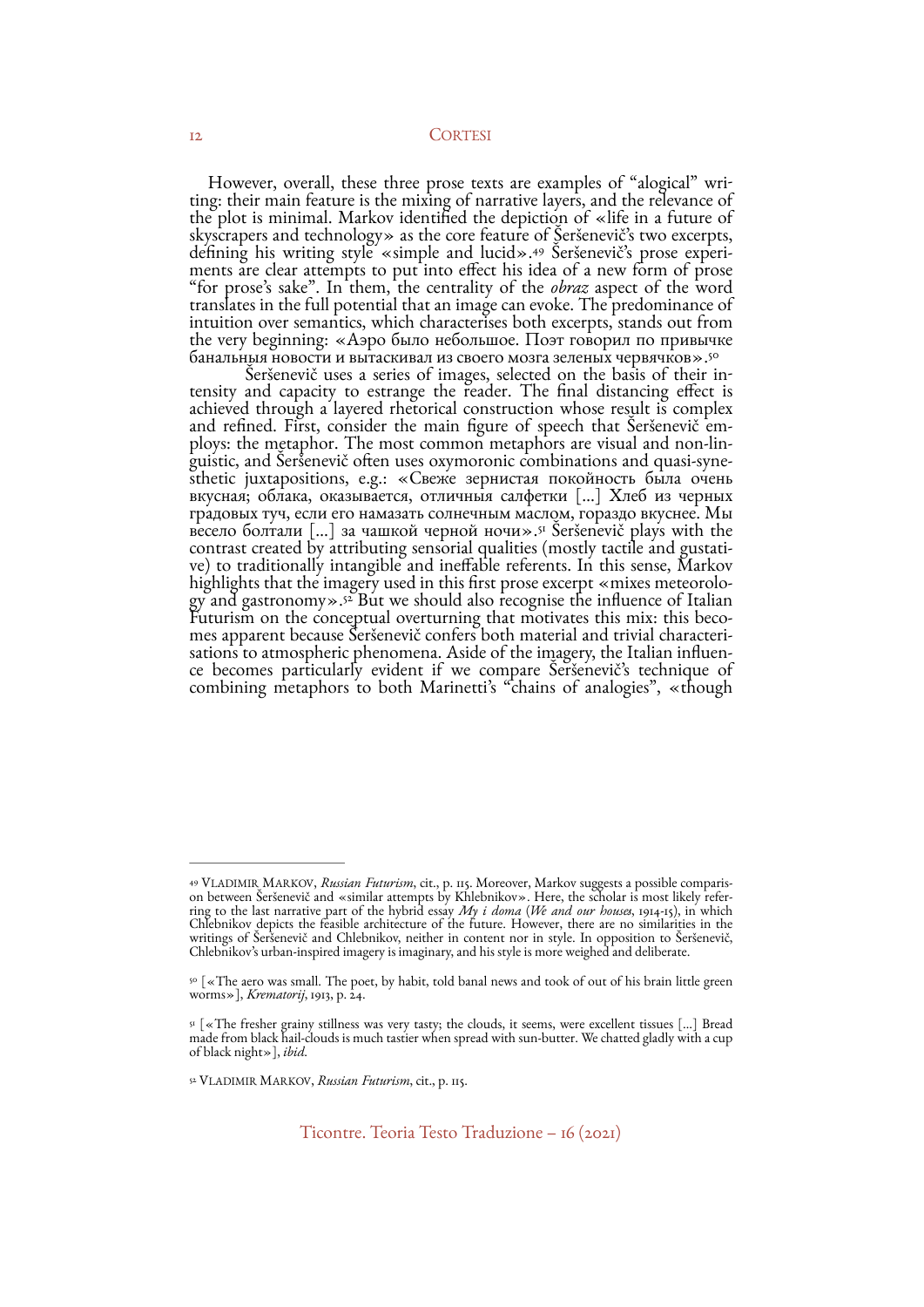<span id="page-12-5"></span><span id="page-12-4"></span>still masked and weighed down beneath traditional syntax»<sup>53</sup>[,](#page-12-0) and other theoretical statements on the labour of literary creation<sup>54</sup>[.](#page-12-1)<br>The second layer of Seršenevic's technique comprises two sublevels:

<span id="page-12-6"></span>one characterises the single sentences and how the images evoked by the dif-<br>ferent metaphors relate to one another, the other concerns the relations bet-<br>ween the sentences from a broader perspective. Consider the follow сердце пенснэ и разглядывал воздушных проституток»<sup>[55](#page-12-2)</sup>. Each of these sentences corresponds to a different narrative layer and can be understood as sentences corresponds to a different narrative layer and can be understood as a complex metaphor that itself results from a construction of metaphors. The reader is called upon to take on an active role and overlap the narrative layers. Stretching the boundaries of each metaphor, Šeršenevič achieves an<br>analogical effect whereby the deeper significance of a single sentence, when juxtaposed to subsequent sentences, produces contrasting imagery in the reader's mind. Such an effect can be interpreted as the perfect embodiment of the intuition over semantics principle, as it is stated in the *Open Letter*, and it proves to be in continuity with Marinetti's statements on the analogical style[.56](#page-12-3)

<span id="page-12-7"></span>The third and most relevant layer is syntactical. The most important stylistic features that emerge in Šeršenevič's prose are the skilful use of the paratactic structure and the frequent use of asyndeton:

«Небоскребы поплыли вниз. Мы заглядывали в окна потому, что это ужасно весело. В одной комнате качался оскаленный ужас на полотенце. В другой студент готовился к страстному экзамену и

<span id="page-12-2"></span> $\frac{m}{s}$  [«A coquette was putting make-up on her soul with a cheerful pencil. I put a pince-nez on my heart and examined the aerial prostitutes»], *Krematorij*, 1913, p. 24.

ISSN 2284-4473

<span id="page-12-0"></span>Let us consider the following excerpt, taken from the *Battle of Tripoli*: «Ah yes! little machine gun, [53](#page-12-4) you are a fascinating woman, and sinister and divine, at the steering wheel of an invisible hundredhorsepower engine that roars with explosive impatience. [...] For me, you resemble a lawyer before the bar, whose tireless, eloquent tongue strikes to the heart of the surrounding listeners [...]», FILIPPO T. MARINETTI, *Technical Manifesto of Futurist Literature*, cit., p. 121. In these combinations of images is<br>evident that Marinetti interpret the poetic word to be the intuitive result of an interrelation of sensible qualities evoking multiple associations. Such a structural principle would have become crucial for the Mezzanine of Poetry since the publication of their first almanac *Vernissage* a year later. See *Vernissaž*, 1913, p. 23.

<span id="page-12-1"></span>Several months after the publication of the *Technical Manifesto of Futurist Literature*, Marinetti felt [54](#page-12-5) the urgency to publish a point-by-point response to the criticism that European press directed against the manifesto itself. In this writing, Marinetti comments the tirades of the *Technical Manifesto* in a more detailed manner, dwelling on some stylistic features and principles that are evident in the aesthet- ics of the Mezzanine as well, such as the relationship between rational intelligence and intuition in literature and the necessity for a stylistic renewal. Among these comments, there is one passage that could be seen as a sort of antecedent both to Šeršenevič's pilot motif (in the aero), and to his exterior- ising of innerness, on which I shall return later: «The hand that writes seems to separate from the body and freely leaves far behind the brain, which, having itself in some way become detached from the body and airborne, looks down from on high with terrible lucidity upon the unforeseen phrases emitted by the pen», FILIPPO T. MARINETTI, *A Response to Objections*, in LAWRENCE RAINEY *et al.* (eds.), *Futurism. An Antholog*, cit., p. 126.

<span id="page-12-3"></span><sup>&</sup>lt;sup>[56](#page-12-7)</sup> See the sections n. 8 and n.9 of the *Technical Manifesto of Futurist Literature*, in FILIPPO T. MARI-NETTI, *Technical Manifesto of Futurist Literature*, cit., p. 121. It is possible to find further evidence of such shared theoretical positions in Marinetti's reflections on intuition in other writings of the same<br>year: «I aspire to render the illogical succession, no longer explanatory but intuitive, of the second terms of many different analogies which are all disconnected and quite often opposed to one another» (FILIPPO T. MARINETTI, *A Response to Objections*, cit., p. 126).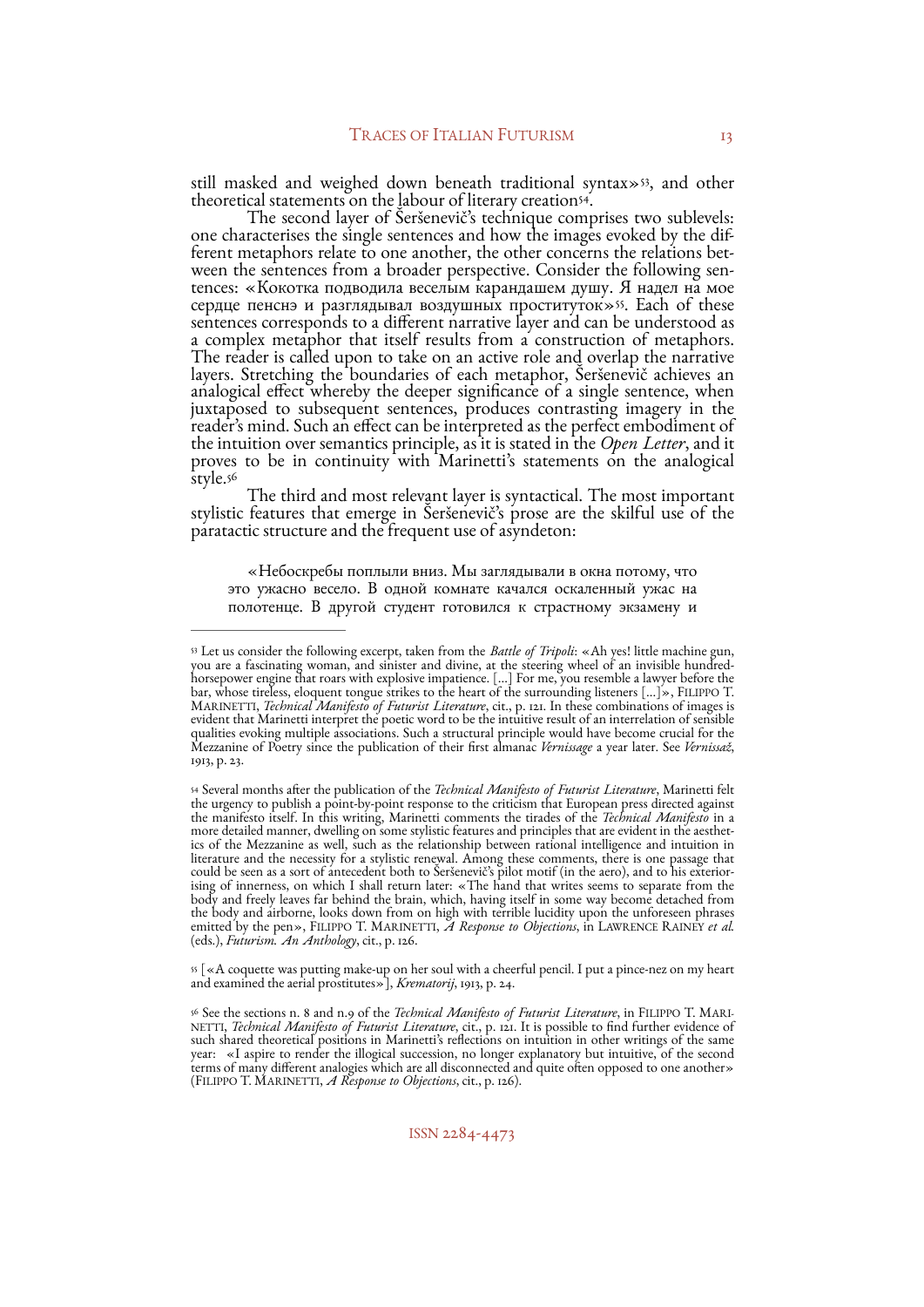<span id="page-13-5"></span>зубрил. Иногда, желая проверить себя, раздевался и перед зеркалом разсматривал себя с пяток до губ. Небоскребы вростали в землю до крыш и только трубы торчали рифово»[.57](#page-13-0)

These syntactical devices are employed to confer a fast-paced rhythm to the text. Indeed, rhythm is the key to the success of the estranging process. <sup>Š</sup>eršenevič wants the reader to grasp the inner aspect – the image – of the words and sentences he juxtaposes. The success of this literary device does not depend on the simple juxtaposition of different elements, nor on the diversity of the image they evoke. Scene after scene, the images alternate and recreate a sort of antecedent to the montage technique that would late employed in Imaginism.<sup>[58](#page-13-1)</sup> Therefore, once again, montage proves to be fun-<br>damental in Futurist literature, both Italian and Russian. Without it, Futur-<br>ist analogy-related literary devices would be deprived of their prim component and so would not succeed.[59](#page-13-2)

<span id="page-13-6"></span>In the second prose excerpt, Šeršenevič uses the same structural technique, but the imagery changes substantially. He still plays with contrasts and once again materialises the intangible (the sky, mental processes, etc.), but he also represents a more explicit exteriorising of innerness,

<span id="page-13-8"></span><span id="page-13-7"></span>«Я снял мои мысли и пристально протер мозги. Сердце отчаянно чесалось, и я взял в руки воспоминанье и почесал им сердце», 60

and anthropomorphising of the city, that he describes as a conductor:

<span id="page-13-9"></span>«Город надел черный фрак. В жилетный вырез вставил несколько электрических фонарей и постучал заводской трубой по пюпитру неба». $61$ 

In this passage, it is possible to see the presence of some stylistic features recalling Marinetti's imagery: it is worthwhile to mention an excerpt from the *Battle of Tripoli*, as Marinetti presented it in the *Technical Manifesto* as an example of the "net of images" technique:

<span id="page-13-0"></span> $57$ [ «The skyscrapers swam downwards. We looked through the windows because it was awfully fun. In one room there was unsettling smiling horror swinging on a towel. In another room a student was preparing a frightening exam and crammed. Sometimes, testing himself, he took off his clothes and examined himself head to toe in front of the mirror. The skyscrapers staked to the land and only the chimneys sticked out like the reef»], *ibid*.

<span id="page-13-1"></span>The frequent use Imaginists made of this technique is discussed in TOMI HUTTUNEN, *Montage in* [58](#page-13-6) *Russian Imaginism: Poetry, Theatre and Theory*, in «Sign System Studies», XLI (2013), pp. 219-229.

<span id="page-13-2"></span><sup>&</sup>lt;sup>59</sup>It is worthwhile to recall Marinetti's imperative to «join images two by two» mentioned earlier in this paper.

<span id="page-13-3"></span> $\cdot$  [  $\scriptstyle\rm\ll$  I took off my thoughts and carefully wiped off my brain. My heart was itching frantically, and I took my memories and with them scratched my heart»], *Krematorij*, 1913, p. 26.

<span id="page-13-4"></span> $61$  $\sigma$  The city wore a black tailcoat. It put several electric lamps in its waistcoat and with the chimney of a factory knocked on the stand of the sky»], *ibid*.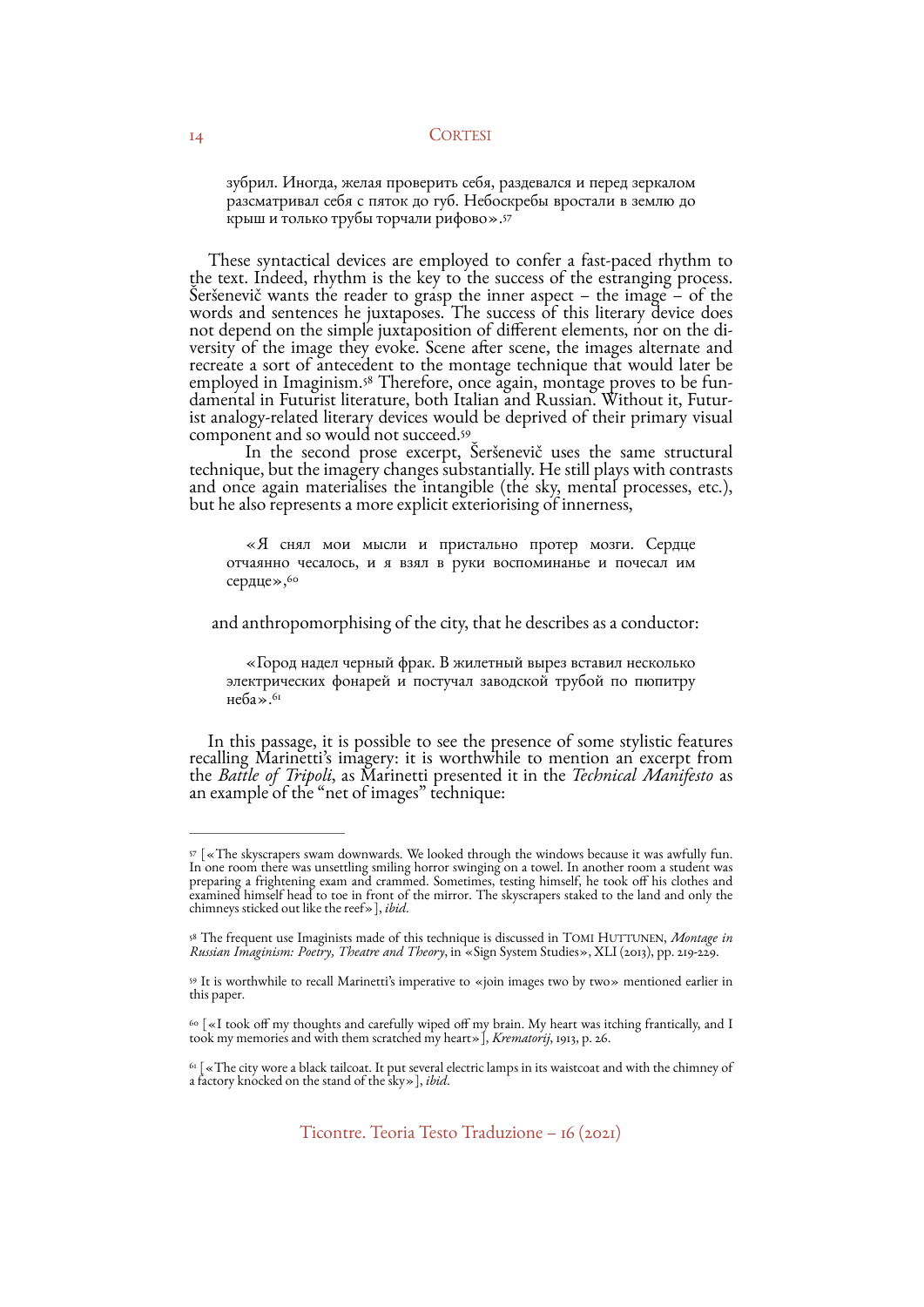<span id="page-14-4"></span>«The orchestra conductor-sunset, with a sweeping gesture, gathers in the scattered flutes […], and the grieving harps of the insects, and the sound of crushed stones. Suddenly he stops the tympanums of the mess kits and crashing rifles […], the desert displays her immense bosom in curvaceous liquefaction, aglow with rouge beneath the cascading jewels of the monstrous night».[62](#page-14-0)

While Seršenevič's prose undoubtedly differs from Marinetti's excerpts<br>from the syntactical point of view, as the structures employed in *Mafarka*<br>and in the *Battle of Tripoli* prove to be mostly hypotactic, the common im

<span id="page-14-6"></span><span id="page-14-5"></span>first one: once again Šeršenevič mentions the *aero*, the vehicle on which the narrating voice is flying:  $\ll$ [...] мое желание сломалось или не хватило страсти, и аэро не дошумел».<sup>64</sup> This reference not only indicates a conti-страсти, и аэро не дошумел»[.](#page-14-2)<sup>64</sup> This reference not only indicates a conti-<br>nuity between the two prose writings but also underlines the influence that Italian Futurist technological and urban motifs had on Šeršenevič. Anna Lawton discussed in detail the ties between Marinetti's tirades

<span id="page-14-7"></span>and Seršenevič's remarks on the primar[y](#page-14-3) function of imagery in poetry, at least with regards to the Imaginist shift in the Russian poet.<sup>65</sup> She pointed out the similarities between Imaginism and Italian Futurism, but she did not discuss the role of prose in the process of development of poetic theories. We should not ignore that most of the examples that Marinetti provided in the *Technical Manifesto* – when discussing devices like the "chain of analogies" and the "network of images" – are taken from his own prose writings, including the collection of short stories *The Battle of Tripoli* and the n *Mafarka the Futurist*. As mentioned, these two works were translated by<br>Šeršenevič and published in 1915 and 1916. Therefore, it is highly probable<br>that in late 1913, when the almanac *Krematorij zdravomyslija* was under

<span id="page-14-0"></span><sup>&</sup>lt;sup>[62](#page-14-4)</sup> FILIPPO T. MARINETTI, *Technical Manifesto of Futurist Literature*, cit., p. 122.

<span id="page-14-1"></span> $\ ^{6_3}$  Moreover, the fact that Šeršenevič apparently resorted to the same images occurring in one of Mari-<br>netti's excerpts for one of his prose samples, both of which were written as such to provide an effective example of how Futurist techniques should have been employed by other authors deserves further consideration, as it seems to confirm the hypothesis of the direct influence of Marinetti's style on Šer- <sup>š</sup>enevič's prose.

<span id="page-14-2"></span> <sup>[«[…]</sup> My desire was broken, or it lacked passion, and the aero did not start»], *ibid*. [64](#page-14-6)

<span id="page-14-3"></span>See ANNA LAWTON, *Šeršenevič, Marinetti and the "Chain of Images". From Futurism to Imaginism*, [65](#page-14-7) in «The Slavic and East European Journal», XXIII, 2 (1979), pp. 203-207.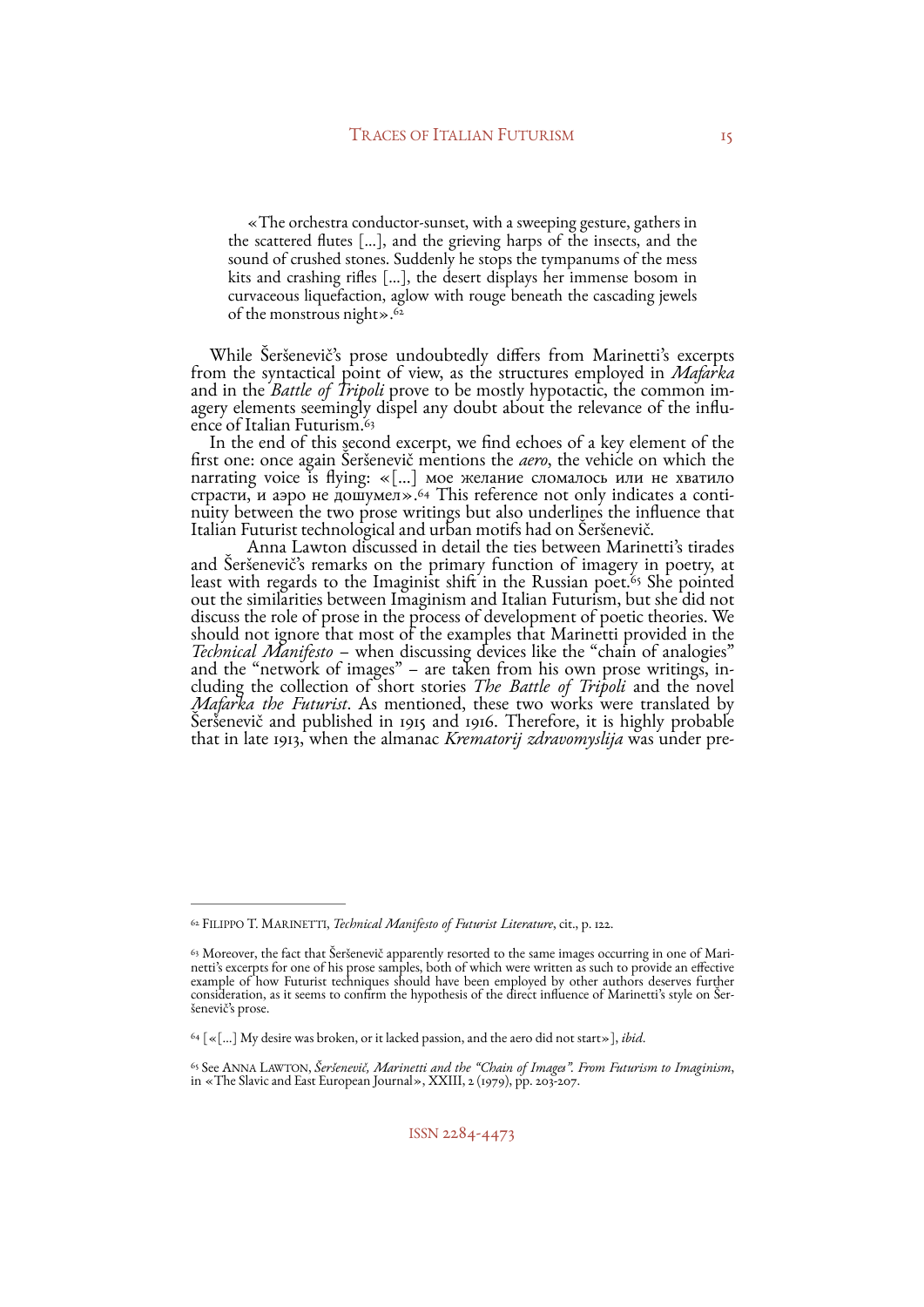<span id="page-15-3"></span>paration, Šeršenevič was already well-acquainted with Marinetti's prose<br>works.<sup>66</sup> In fact, Šeršenevič describes his two excerpts as parts of a yet-to-come

novel, but the impression they leave is that they are meant as nothing more than exercises in style, and that they are included in the almanac to provide examples of how prose should be written according to Šeršenevič's ideals. Yet, the truth is that these pieces are modelled after Marinetti's theory of prose. The above-mentioned footnote alludes to a novel of which there i ence at all. Therefore, one is justified in approaching these two excerpts as<br>independent. They are self-sufficient in the same way that Marinetti's self-<br>referenced prose excerpts in the *Technical Manifesto* are, and thi oretical writings – represents an attempt to convince readers and critics that the opposite was in fact the case.

These observations are significant in several major respects. The<br>fundamental feature of Seršenevič's writings is the destabilising use of meta-<br>p[ho](#page-15-1)r: not only in the de-structuring of typical verbal automatisms or calem-

<span id="page-15-4"></span>evident in Seršenevič's two excerpts, but Zak's writing is an authentic experi-<br>ment in prose, and it is actually much closer to the theoretical proposals of<br>Seršenevič's *Open Letter*. In *Princess Cuttlefish*, the senten Seršenevič's *Open Letter*. In *Princess Cuttlefish,* the sentences are longer, and<br>the predominant syntactical expression is hypotaxis. This makes for a slower, less cadenced rhythm that both underlines Zak's use of a more traditional structure and facilitates the reader's understanding of the shifts between the was published,<sup>[68](#page-15-2)</sup> and it was also highlighted by Markov, who described the

<span id="page-15-5"></span><span id="page-15-0"></span><sup>&</sup>lt;sup>[66](#page-15-3)</sup> The hiatus between the first French editions of *Mafarka the Futurist* (1909) and *The Battle of Tripo-*<br>*li* (1912) and their Russian translations could lead one to conclude that Seršenevič's theoretical reflections (not the prose). However, if we consider that – as a number of studies and biographical materials re-<br>port – Šeršenevič had profound knowledge of Italian Futurist works even before the publication of<br>Slap in the Face of Pu PŠIN, *Marinetti e la Russia*, cit., p. 68; Livšic, Benedikt, *Polutoraglazyj strelec*, cit., p. 375; VLADIMIR POLJAKOV, *Knigi russkogo kubofuturizma*, Moskva, Gileja, 1998, p. 153.

<span id="page-15-1"></span>See VLADIMIR MARKOV, *Russian Futurism. A History*, cit., p. 115. [67](#page-15-4)

<span id="page-15-2"></span> $68$  It is worth recalling Šeršenevič's footnote commentary, mentioned earlier in this paper.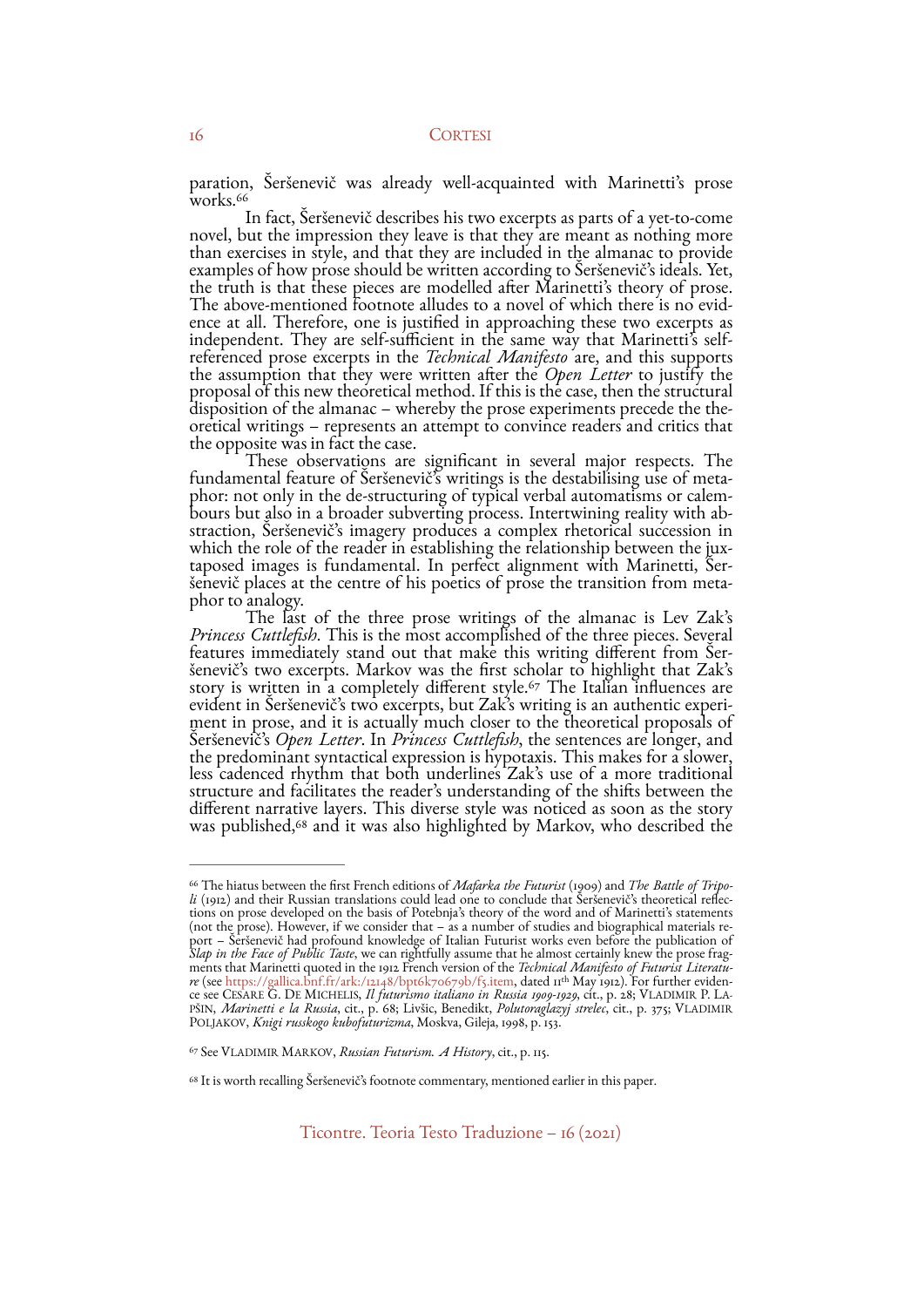<span id="page-16-6"></span>tone of Zak's prose as characterised by «emotional, even hysterical inflections».<sup>[69](#page-16-0)</sup><br>Above, I called *Princess Cuttlefish* a short story because of its brevity.

Above, I called *Princess Cuttlefish* a short story because of its brevity. Yet, proper consideration of its structure suggests that such definitions as "multi-layered story" or "multi-perspective story" are more appropriate. Even its subtitle (*Razskaz*) indicates this. The term *Razskaz* is a play on the etymology of *rasskaz* [story, tale]. The prefix *raz-* hints to the multiple, dif- <sup>f</sup>

<span id="page-16-9"></span><span id="page-16-8"></span><span id="page-16-7"></span>erent planes that compose the prose work[.](#page-16-1)<sup>[70](#page-16-1)</sup> As mentioned above, Zak's primary interest besides literature was painting[.](#page-16-2)<sup>[71](#page-16-2)</sup> Therefore, he was probably well-acquainted with the avant-garde tendencies coming from the West, eswell-acquainted with the avant-garde tendencies coming from the West, es-<br>pecially with Cubism and how it inspired many of his literary rivals. There-<br>fore, Livšic' *People in a Landscape*[72](#page-16-3) may have also influenced him; a the main commitment of the Gileja group was to apply the principles of pictorial composition to verbal art. In fact, Livšic openly admitted that he<br>was modelling his verbal material after Cubist structural principles by resort-<br>ing to an unusual disposition of adverbs and prepositions to achi shiftin[g](#page-16-4) of visual perspectives and confer hectic dynamicity to his "mute<br>prose".[73](#page-16-4) However, in Zak's case, the "debt" to painting appears implicit or indirect.

<span id="page-16-10"></span>I should specify that, despite their divergences, there are several common traits between the samples provided by Zak and Šeršenevič. All of them are plotless and their main features are formal research, use of imagery, and the capacity to spark conflicting impressions in the reader's mind. Zak and the capacity to spark conflicting impressions in the reader's mind. Zak describes the protagonist of his story as an old repellent lady who roams the city at night. She is infatuated with a baritone (referred to as N.N.). She watches him every evening from a window while she stands on the seven- teenth step of a ladder that she always carries in her pocket. The writing style in which Zak depicts these events aligns especially with Seršenevič's proposals<br>on the centrality of visuality. We witness this fact from the very beginning of the story:

<span id="page-16-11"></span>«Княжна Каракатицева принадлежала к той серии неряшливых старух, которыя с закатом солнца оцепляют город и в сумерках сосредоточенно и осмысленно снимают с левой ноги башмак […]».[74](#page-16-5)

<span id="page-16-0"></span>VLADIMIR MARKOV, *Russian Futurism. A History*, cit., p. 115. [69](#page-16-6)

<span id="page-16-1"></span>*Razskaz* is equivalent to *rasskaz*, and its literary use predates the adoption of the 1917 orthographic [70](#page-16-7) reforms.

<span id="page-16-2"></span>Right after the publication of the *Crematorium of Common Sense*, Zak abandoned literature and [71](#page-16-8) devoted his life to painting. See VLADIMIR MARKOV, *Russian Futurism. A History*, cit., p. 116; AN-DREJ KRUSANOV, *Russkij avangard 1907-1932*, cit., p. 94.

<span id="page-16-3"></span>[<sup>72</sup>](#page-16-9) The stylistic features that characterise Livšic's brief work of prose are presented in detail in ADRIAN WANNER, *Russian Minimalism*, cit., p. 110-114.

<span id="page-16-4"></span>See BENEDIKT LIVŠIC, *Polutoraglazyj strelec*, cit., p. 339. [73](#page-16-10)

<span id="page-16-5"></span> <sup>[«</sup>Princess Cuttlefish belonged to that genre of scruffy old women that enclose the city when the [74](#page-16-11) sun sets and, at dusk, take their shoe off the left foot, carefully and thoughtfully […]»], *Krematorij*, 1913, p. 27.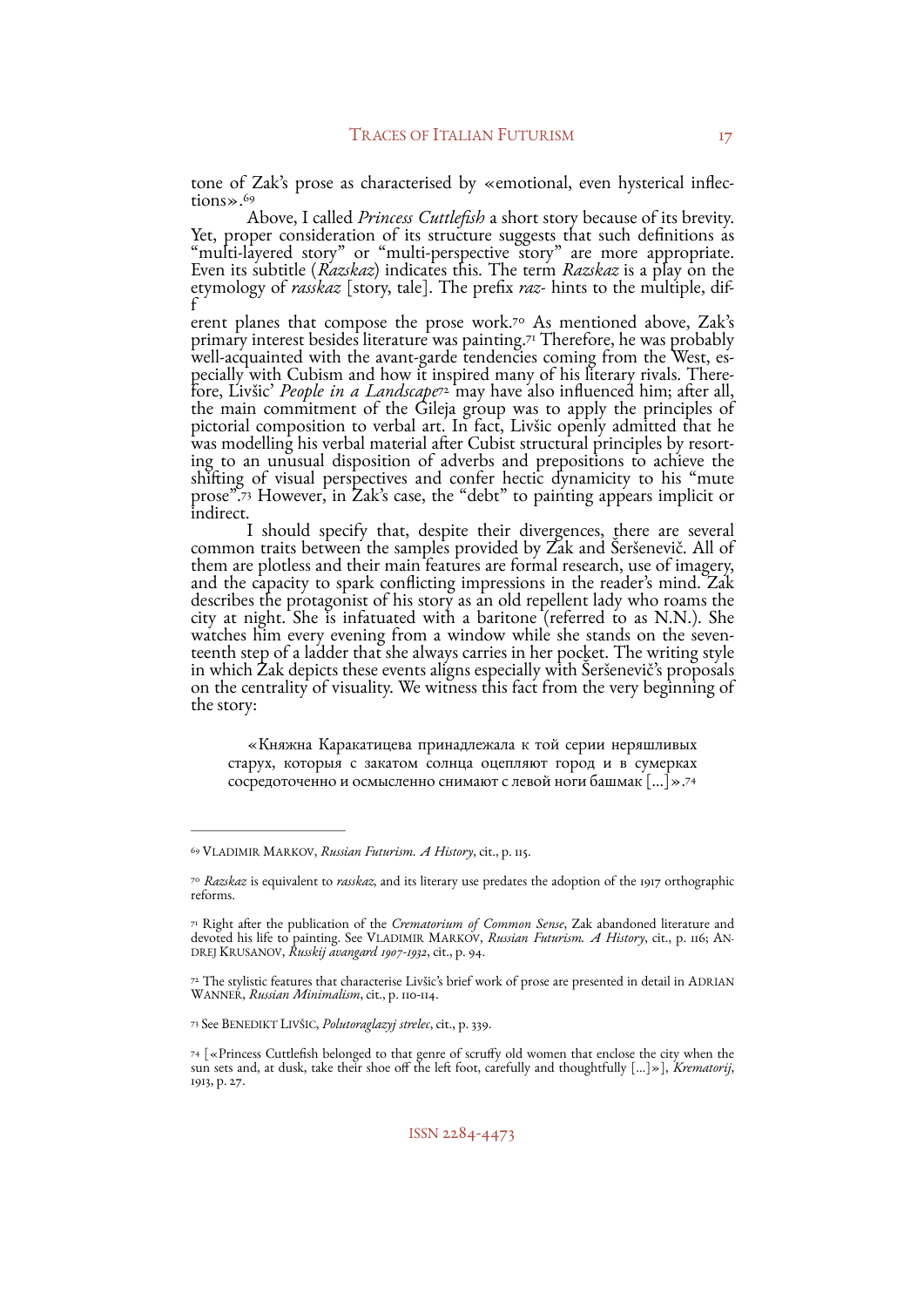This imagery shares common traits with Šeršenevič's images: the urban and technological motifs, although less preponderant and more subtle here, are still the main source of inspiration. And they mostly serve as a colourful background that allows the narrative layers to merge and the sequence of im- ages to flow without interruptions:

<span id="page-17-3"></span>«Пока город белится, встает на дыбы, ржет, топокопытит, и все с такой фешенебельной деловитостью, княжна, должно быть, перемывает свои баночки. Но когда вечер обуздает его и черная амазонка, закурив свои дуговые и газовые фонари, сядет на дамское седло, старуха Каракатицева вылезает из бедной дырочки и, не делая никаких книксенов, перебирает тротуар».[75](#page-17-0)

Another important element is the role of the narrating voice. We hear the voice of the narrator's *persona* in sudden shifts of narrative planes. Zak seems to be trying to break the fourth wall by inserting apparently casu becomes particularly evident in the following passages, where hypotactic and paratactic structures begin to alternate,

<span id="page-17-4"></span>«Их жалко, но мне отвратительно смотреть на них […]. Чорт ее знает, по каким она ютится мышеловкам, но ни я, ни Арзарумочка никогда не встречали ее (Каракатицеву) днем[»76](#page-17-1)

and where Zak includes several scattered hints at advertising indicated in quotation marks:

<span id="page-17-5"></span>«А черная амазонка гордо сидит на смирном теперь коне и на ея вуали горят электрическия рекламы – там выскакивает: "эротика", а потом "здесь продается вдохновение молодым поэтам", потом "Бальзамулин, лучшее средство против безсилья" и еще многое другое»[.77](#page-17-2)

These markers act as quasi-deictics and establish a concrete connection to contemporary extralinguistic influences. Zak compares neon lights to the star of the Milky Way: «Если же всмотреться, то это вовсе не вуаль, <sup>а</sup> самый

<span id="page-17-0"></span>[<sup>75</sup>](#page-17-3) [«When the city becomes white, rears, neighs, paws the ground, all with a trendy efficiency, the Prin- cess perhaps washes her tin cans. But when the night curbs the city, and the black amazon has begun smoking her arc gas-lamps sitting side-saddle, the old Princess Cuttlefish comes out of a hole and, without curtseys, browses the pavement»], *ibid*.

<span id="page-17-1"></span>*Ibid*. [76](#page-17-4)

<span id="page-17-2"></span> $\sqrt{77}$  $\sqrt{77}$  $\sqrt{77}$ [«The black Amazon sits proudly on her horse, now quiet, and on her veil electric signs sparkle, popping out: "eroticism", and then "young poets can find inspiration here", then "*Bal'zamulin*, the best remedy for fatigue", and many more»], *ibid*., p. 28.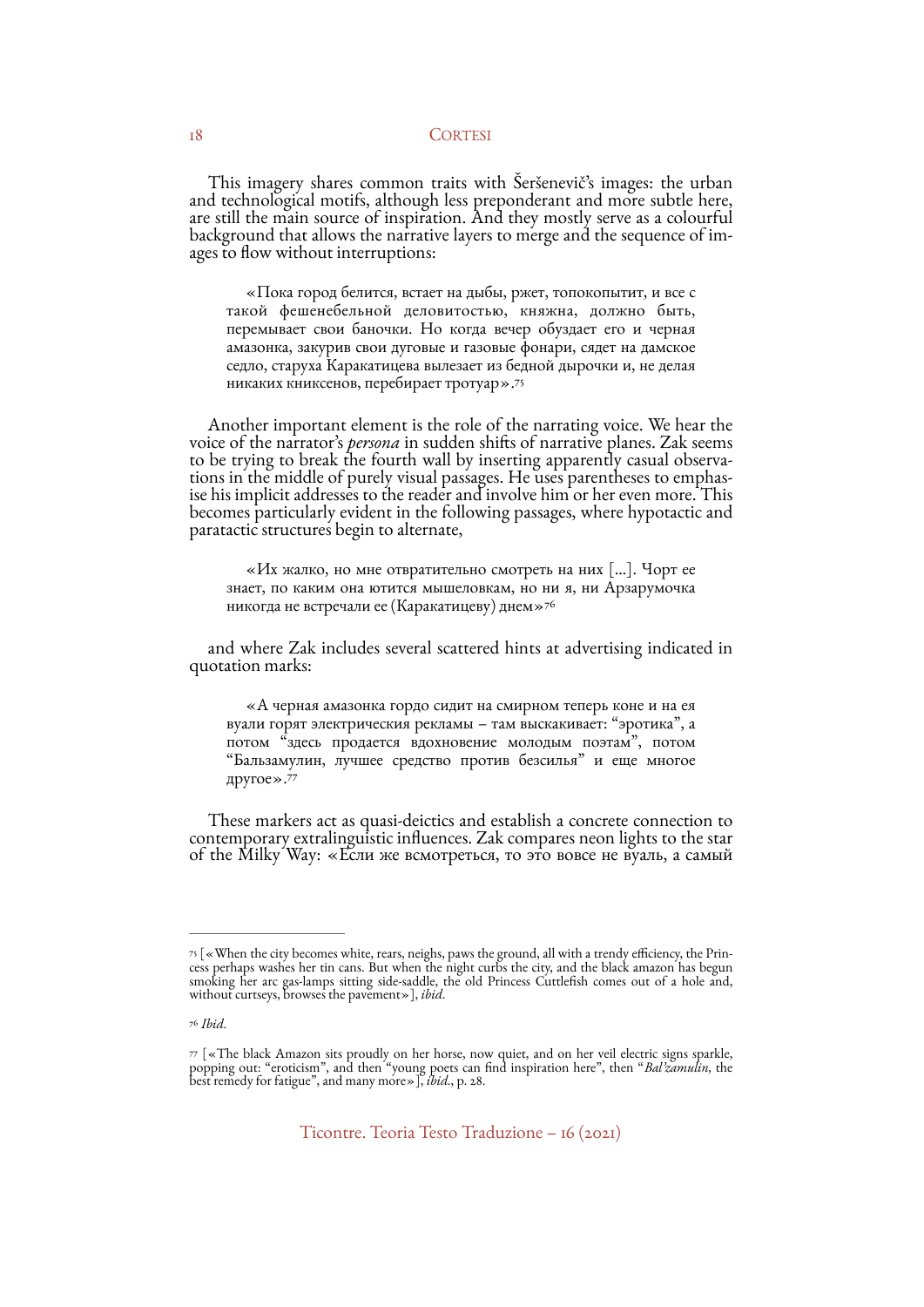<span id="page-18-4"></span>обыкновенный млечный путь».<sup>78</sup> The use of neon lights was becoming<br>popular in advertising at the beginning of 1910s in Western Europe[.](#page-18-0) Therefore, Zak's comparison may have been perceived as a sign of a feasible future or simply as an immediate representation of embodied Futurism. But by defi-<br>ning the Milky Way as "usual", Zak was probably describing scenarios that would occur in a "perfect future", and thus showing a kind of futuristic sen-<br>sibility that we can acknowledge amongst Italian Futurists as well.<br>Throughout the story, Zak continuously plays with the subversion of dif-

ferent planes of imagery: the city, the night, the old untidy woman, the amazon, the universe. All these images are juxtaposed mostly by collocation in different sentences and so should be understood in the broader perspective<br>of the entire text. This once again distances his work from Seršenevič's exper-<br>iments, as Seršenevič subjected his figures of speech to a more

<span id="page-18-5"></span>the baritone, the *razskaz* ends with a sudden mention of the Princess' death andwith the crude depiction of her corpse lying on the sidewalk.<sup>[79](#page-18-1)</sup> With an unexpected and abrupt change of scene, the narrating voice speaks once<br>again, describing a romantic walk with his beloved (Arzarumočka). He menagain, describing a romantic walk with his beloved (Arzarumočka). He men-<br>tions unimportant details to enhance the estrangement effect<sup>80</sup>, and he ap-<br>peals to the reader and comments on the macabre scene he just witnessed «Я высунул подальше язык и увидел […] Это было ужасно!»[.81](#page-18-3)

<span id="page-18-7"></span><span id="page-18-6"></span>With the synaesthesia at the beginning of this passage, Zak juxtaposes taste<br>to sight, recalling the gastronomical metaphors used by Seršenevič. The story<br>ends with the authorial *persona* covering the street and the corps pass by. There is something interesting here, structurally. This ending may seem puzzling given the Mezzanine's aesthetic insistence on the centrality of imagery. Yet, the great innovation in Zak's prose lies precisely in the untold; that is, in the very act of concealing and skating over the final scene. Here, the fourth wall is broken again. The reader is forced to fill in the missing ele- ments.

# 4 CONCLUSIONS

The present study is one of the first attempts to thoroughly examine how<br>Futurist aesthetics is reflected in the writing of experimental prose. Although<br>it considers only a small sample of texts, its findings suggest the n

<span id="page-18-0"></span> $^{78}$  $^{78}$  $^{78}$  [«If one takes a good look at it, one realises that it is not a veil at all, but the usual Milky Way»], *ibid*.

<span id="page-18-1"></span> <sup>«[…]</sup> лестница лежала на мостовой и около труп разбившейся княжны Каракатицевой, [79](#page-18-5) осколки пузырька и коробка из-под гуталина» [«[…] the ladder was lied on the road, and next to the corpse of the shattering Princess Cuttlefish there were fragments of a vial and an empty can of shoe polish»], *ibid*.

<span id="page-18-2"></span> $^{\rm 80}$  $^{\rm 80}$  $^{\rm 80}$  «[…] я нежно щекотал Арзарумочку за ухом и под мышкой», [ «I tickled Arzarumočka's ear and armpit»], *ibid*.

<span id="page-18-3"></span><sup>&</sup>lt;sup>[81](#page-18-7)</sup> [«I put out my tongue and saw [...] It was horrible!»], *ibid*.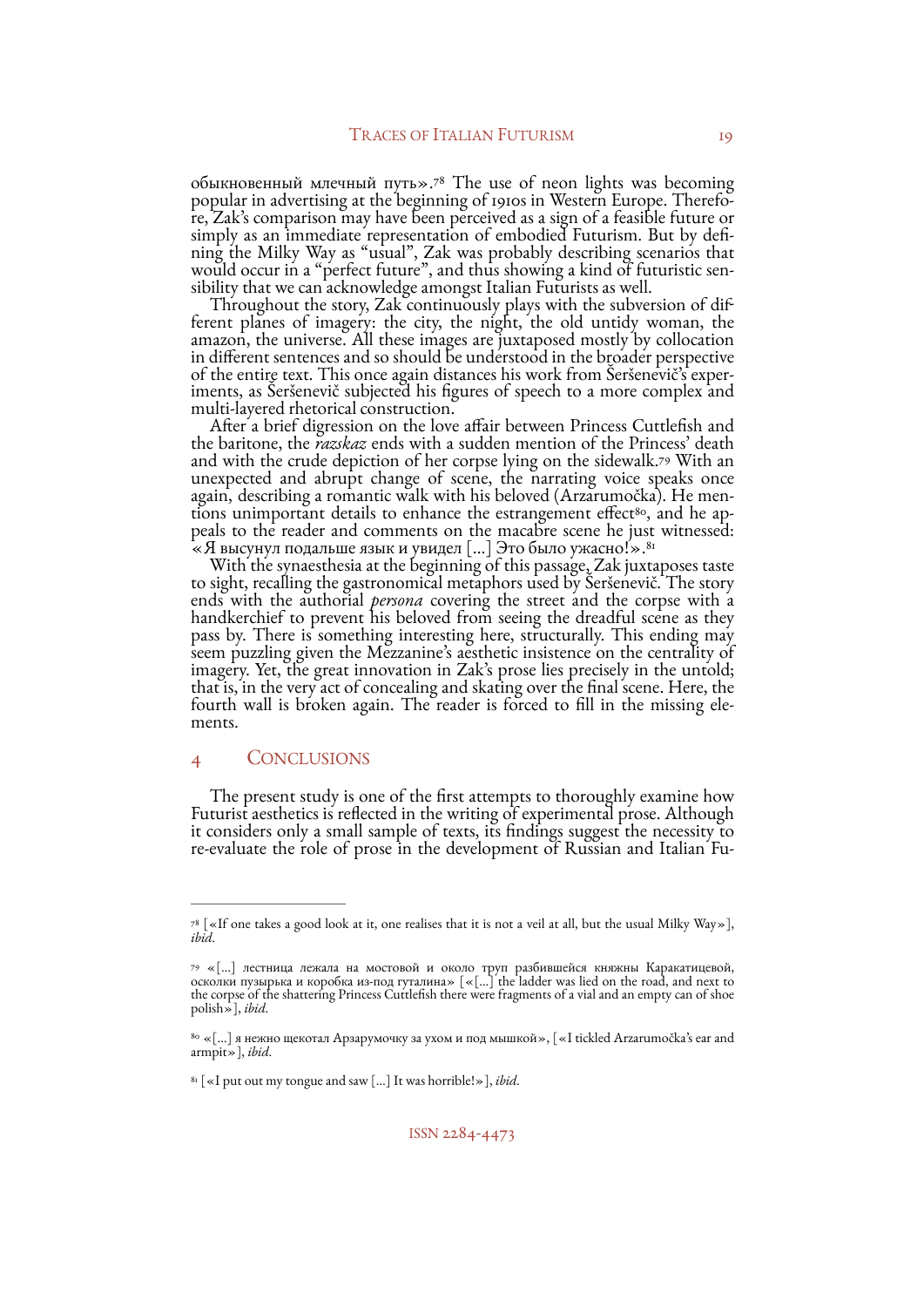turist literature. In this sense, particular attention should be granted to the sub-sets of Russian Futurism whose aesthetics are very diverse.

Many Russian Futurist authors took on prose writing, but this paper focused on the Mezzanine of Poetry because this is the only group that attempted to create futurist prose *and* to develop it theoretically—and also because this is the group that never repudiated the aesthetic principles of fictive and non-fictive prose works. Of course, these influences manifest themselves on different levels and – as I have underlined – are more evident inSeršenevič's writings. The main common element between Marinetti's fict-<br>ive prose and the Mezzanine experiments is something as simple as the centrality of the reader's response:<sup>82</sup> undoubtedly inspired by Marinetti's

<span id="page-19-2"></span>In the direct textual analysis above, we have seen how Marinetti influenced even the more technical and concrete aspects of the prose works of Šeršenevič and Zak, especially in structure and in vividness of imagery. The interchange of paratactic and hypotactic syntactical arrangements, on the one hand, is a clear indicator of the manifesto's stylistic influence on fictive prose<sup>83</sup>[,](#page-19-1) and on<br>the other hand, it marks the inevitability of a clear detachment from pre-ex-

<span id="page-19-3"></span>isting forms.<br>Thus, the prose of the poets of the Mezzanine shares with Italian Futurist<br>prose both these structural traits: the mixing of narrative layers and the rhythmic arrangement. The Russian poets may have derived these features directly from the Italians. Šeršenevič's style seems to rely very heavily on Ma- rinetti's arguments on Futurist prose as stated in the 1912 *Technical Manifesto of Futurist Literature*. In fact, Šeršenevič took a lot from Italian Futurism both structurally and thematically, while Zak's work presents only some common elements of minor relevance and therefore proves to be a more genuine attempt to develop a new kind of authentic Russian experimental

prose.<br>Finally, this study has been exploratory, but it nonetheless offers some in-<br>sights for establishing the first steps of a new theoretical method for a future analysis of Futurist prose. Too often we take for granted that Italian and Russian Futurist prose writers have developed their style independently because of the quarrels that so heavily conditioned literary Futurism ever beginning of the 1910s. And yet this new comparative approach may allow us to expand our understanding of Futurist prose as a transnational phe-<br>nomenon.

<span id="page-19-0"></span><sup>&</sup>lt;sup>[82](#page-19-2)</sup> Besides a quasi-litotes present in the seventh section of the *Technical Manifesto of Futurist Literature* that has been cited earlier in this paper, it shall be noted that in the manifestoes there is almost no explicit reference to the importance of the reader's response in Italian Futurist literature, but some elements can be found in other sources. In  $A$  Response to Objections (August 1912), Marinetti replies to the detractors hints at the fact that the reader's involvement plays a pivotal role in his poetics: «the reader's spirit must momentarily hold its breath and tremble, beg to be calmed, until at last it can breathe freely again when the wave of words falls back […]», FILIPPO T. MARINETTI, *A Response to Objections*, cit., p. 126.

<span id="page-19-1"></span><sup>&</sup>lt;sup>[83](#page-19-3)</sup> And on other genres of non-fiction as well, such as essays and theoretical writings.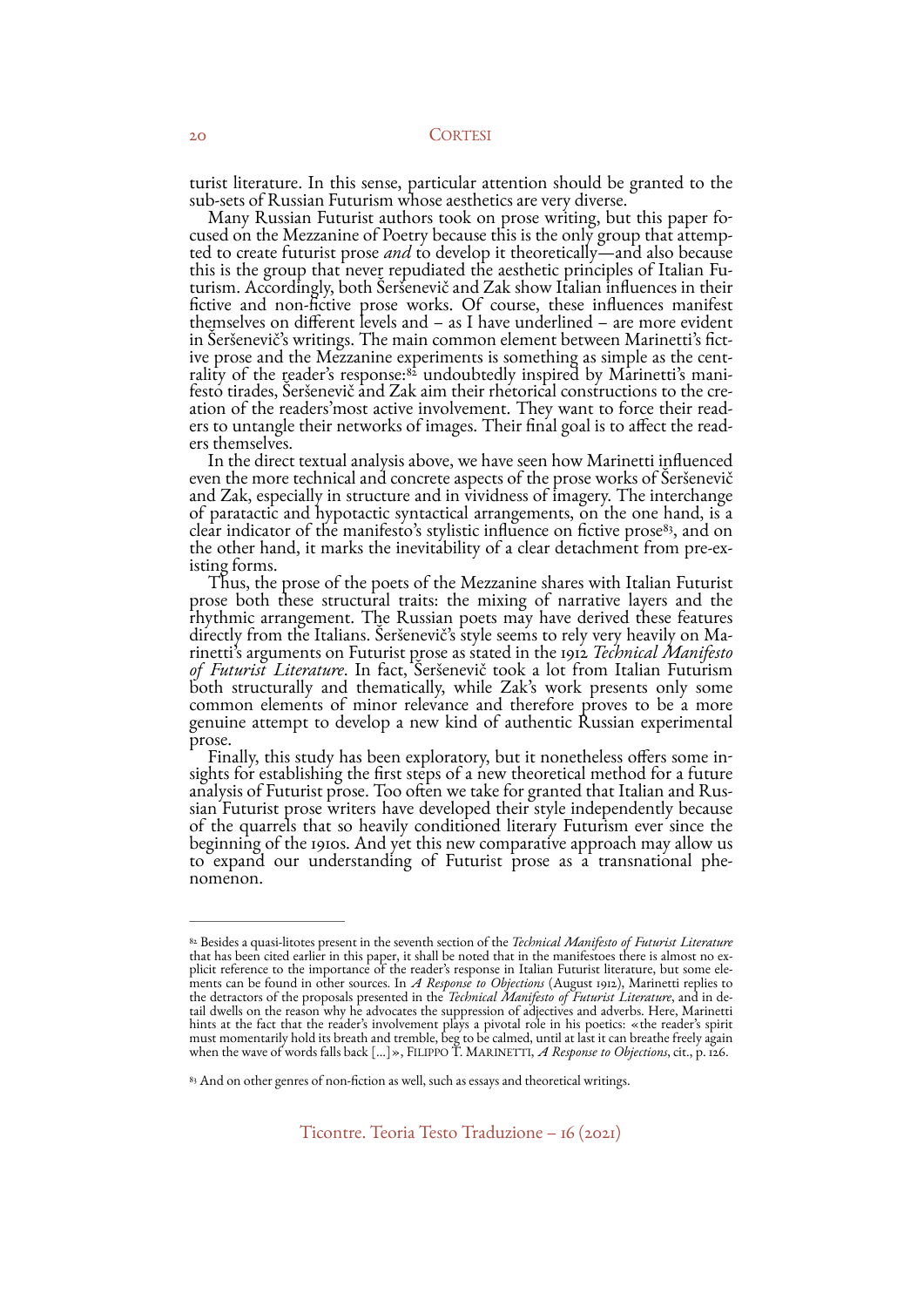# BIBLIOGRAPHICAL REFERENCES

ABASTADO, CLAUDE, *Introduction à l'analyses des manifeste*, in «Littérature», XXXIX (1980), pp. 3-11. BIROLLI, VIVIANA (ed.), *Manifesti del futurismo*, Milano, Abscondita, 2008.

- BARAN, HENRYK, *Fragmentarnaja proza*, in *Poėtika russkoj literatury konca XIX načala XX veka. Dinamika žanra. Obščie problemy. Proza*, Moskva
- IMLI RAN, 2009, pp. 463-521.<br>CHARDŽIEV, NIKOLAJ I., *Ot Majakovskogo do Kručenycha. Izbrannye raboty*<br>*o russkom futurizme*, Moskva, Gileja, 2006.<br>DE MICHELIS, CESARE G., *Il futurismo italiano in Russia 1909-1929*, Bari,
- Donato, 1973.
- DE MICHELIS, CESARE G., *L'avanguardia trasversale. Il futurismo tra Italia e Russia*, Venezia, Marsilio, 2009.
- qualche considerazione, in «Ricerche Slavistiche», XXII (1964), pp. 145-178.
- DRUDI GAMBILLO, MARIA, FIORI, TERESA, *Archivi del futurismo*, 2 voll., Roma, De Luca, 1958-1962.

HUTTUNEN, TOMI, *Montage in Russian Imaginism: Poetry, Theatre and Theory*, in «Sign System Studies», XLI (2013), pp. 219-229. *Krematorij Zdravomyslija*, Moskva, 1913.

KRUSANOV, ANDREJ, Russkij avangard 1907-1932. Istoričeskij obzor v trech<br>tomach, tom I, kniga 2, Moskva, Novoe Literaturnoe Obozrenie, 2010.<br>LAPŠIN, VLADIMIR P., *Marinetti e la Russia. Dalla storia delle relazioni* 

- *letterarie e artistiche negli anni Dieci del XX secolo*, Milano, Mart Skira, 2008.
- LAWTON, ANNA, *Šeršenevič, Marinetti and the "Chain of Images". From*
- XXIII, 2 (1979), pp. 203-215.<br>LAWTON, ANNA (ed.), *Russian Futurism through Its Manifestoes*, 1912-1928,<br>Ithaca and London, Cornell University Press, 1988.<br>LEVIN, VIKTOR, *La prosa dell'inizio del secolo (1900-1920)*, in
- 
- *letteratura russa. Il Novecento. Vol. I. Dal decadentismo all'avanguardia*, Torino, Einaudi, 1989, pp. 315-339. LIVŠIC, BENEDIKT, *Polutoraglazy strelec. Stichotvorenija, perevody,*
- LYON, JANET, *Manifestoes. Provocations of the Modern*, Ithaca and London, Cornell University Press, 1999.
- MARKOV, VLADIMIR, *Russian Futurism. A History*, Berkeley and Los<br>Angeles, University of California Press, 1968.<br>ORLICKIJ, JURIJ B., *Dinamika sticha i prozy v russkoj slovesnosti*, Moskva,
- RGGU, 2008.<br>POLJAKOV, VLADIMIR, *Knigi russkogo kubofuturizma*, Moskva, Gileja, 1998.

PUCHNER, MARTIN, *Poetry of the Revolution: Marx, Manifestos, and the Avant-garde*, Princeton, Princeton University Press, 2006.<br>RAINEY, LAWRENCE et al. (eds.), *Futurism. An Anthology*, New Haven and

- London, Yale University Press, 2009. *Rukonog*, Moskva, 1914.
- 

VERDONE, MARIO, *Prosa e critica futurista*, Milano, Feltrinelli, 1973. *Vernissaž Mezonina*, Moskva, 1913.

## ISSN 2284-4473